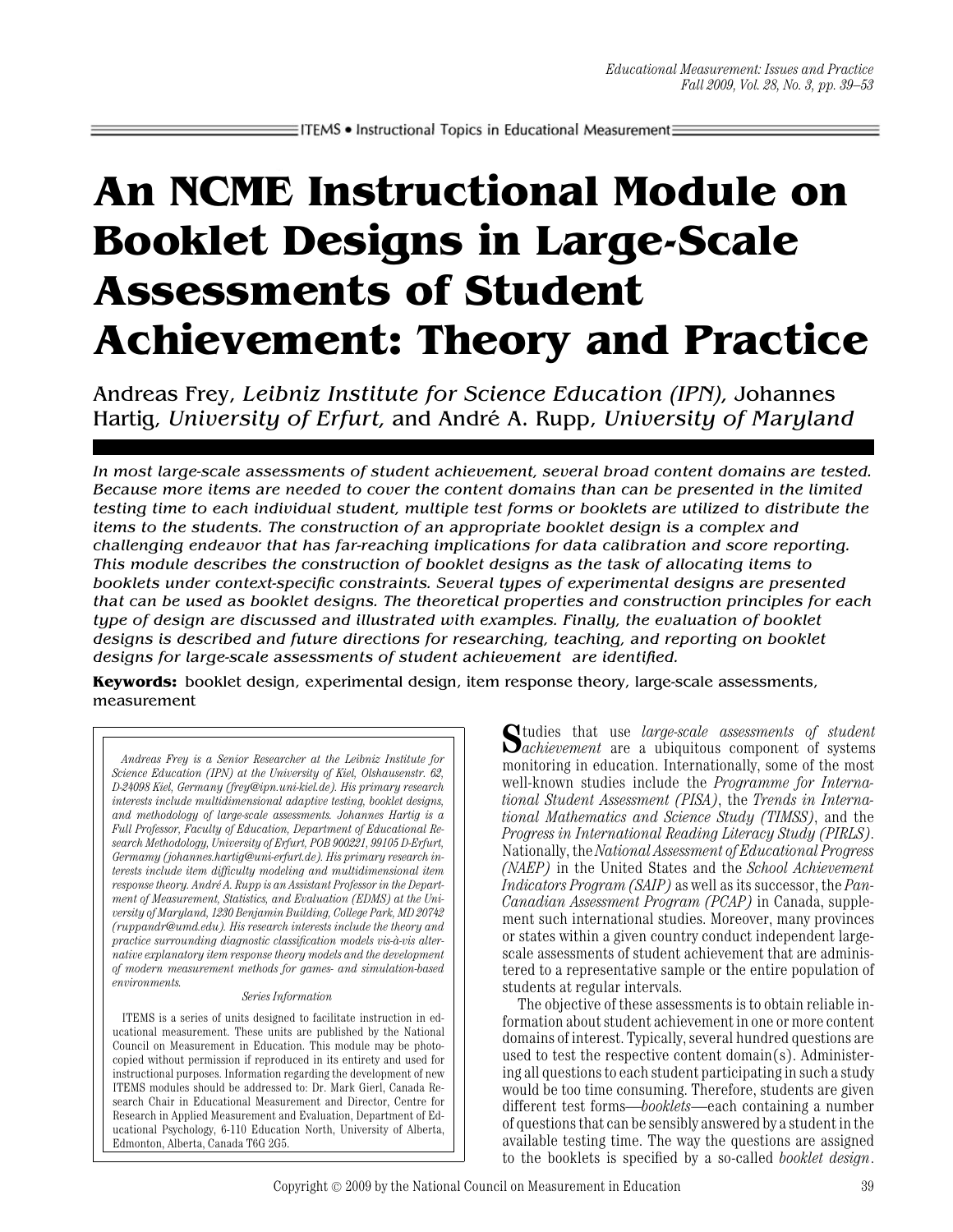Because poorly chosen booklet designs can lead to substantial bias in both the estimation of item parameters and ability distributions, the choice of an adequate booklet design is highly relevant to ensure reliable test scores and their valid interpretation. The key question that arises is, thus, how a booklet design can be constructed that can prescribe how to administer the items in order to obtain unbiased and efficient parameter estimates.

Given the widespread use oflarge-scale assessments of student achievement internationally and nationally, one would expect a rich literature to exist that provides systematic and coherent reviews of the key theories that underlie the booklet designs of these assessments. One would also expect that the procedural expertise that has been gathered by assessment designers in the testing committees for these large-scale assessments has already been captured in a wide variety of practical guidelines that facilitate this complex endeavor for other colleagues. Surprisingly, this is not the case.

Put simply, there is no "theory of booklet design" that is documented in a satisfactory manner so that it can guide specialists in the process of constructing a booklet design that is optimal for a particular large-scale assessment. The type of specialist that would need this kind of information is most likely someone with a solid training in measurement but without specific expertise in the construction of booklet designs. The few existing papers explicitly addressing booklet designs merely discuss the topic superficially (e.g., Beaton & Zwick, 1992; Childs & Jaciw, 2003). For large-scale assessments of student achievement, *technical reports* are published that describe the key steps taken in their development (e.g., Allen, Donoghue, & Schoeps, 2001; Martin, Mullis, & Kennedy, 2007; OECD, 2009; Olson, Martin, & Mullis, 2008; see also Rupp, Vock, Harsch, & Köller, 2008). The technical reports, however, tend to focus on the final booklet design that was used for the assessment. They typically do not describe the myriad choices that needed to be made in the generation of such a design, the compromises that these choices entailed, the alternative designs that could also have been utilized, and the reasons for why they were not selected. In short, they do not provide didactic support for the replication of such steps in novel contexts as the reports are of a referential, not educational, nature and are oriented toward the product and not the process of its genesis.

Similarly, textbooks on educational measurement or stateof-the-art reference volumes such as the*Handbook of Test Development* (Downing & Haladyna, 2006), *Educational Measurement*, Fourth Edition (Brennan, 2007), or the *Handbook of Statistics, Volume 26: Psychometrics* (Rao & Sinharay, 2007) do not cover booklet designs in detail either. However, the implications of booklet designs are addressed when issues such as equating and linking, model estimation, and sampling are discussed. This shows a large disconnect between the actual practice of booklet design and the theoretical importance that it has for essentially all subsequent scaling and reporting stages of a large-scale assessment of student achievement.

From a theoretical perspective, two scientific disciplines deal with principles that are very useful for booklet designs. These disciplines are *combinatorics* as part of mathematics (e.g., Tucker, 2006) and *experimental design* as part of statistics (e.g., Giesbrecht & Gumpertz, 2004). However, applying the principles of combinatorics and experimental design to the context of booklet design for large-scale assessments of student achievement is no trivial task as they have historically evolved within quite different contexts with quite different objectives. Combinatorics is concerned with the theoretical issues of selection, arrangement, and combination of objects chosen from a finite set. Mostly, even work that is considered applied in this area remains rather abstract from the perspective of practical booklet designs. Within the field of experimental design, methodological researchis predominantly oriented toward data structures arising from traditional laboratory or field studies with observed variables. Even though one can view large-scale assessments as educational surveys, it is not straightforward to extend the statistical models for experimental designs to accommodate the specific survey structure and the associated requirements of latent-variable models (for a discussion see, e.g., Mislevy & Rupp, 2009, unpublished data). Thus, although the number of designs and design features within the experimental design literature is extensive, it is rather challenging to select a design that is directly utilizable as a booklet design, given the restrictions a particular large-scale assessment entails.

In sum, measurement specialists in expert committees who are responsible for constructing booklet designs are forced to learn about the process of booklet design from (a) the technical reports of previous large-scale assessments, (b) general descriptions of methods in combinatorics and experimental design, or (c) explanations from colleagues who have had experience with these designs in the past. The present module was conceived to overcome this rather dissatisfying lack of support for solving this complex task. It introduces the construction of booklet designs as the task of finding a solution for allocating a large number of questions to a smaller number of booklets under context-specific constraints. The module is written in an accessible language so that it can serve as a *didactic consciousness-raising device* that illustrates key principles, potential decisions and their resulting consequences, and provides measurement specialists with a toolbox and a structured way of thinking about the problem.

Because the needs of individual assessment contexts can induce unique constraints into the process of booklet design, this module obviously cannot provide answers for all potential design questions. Nevertheless, besides providing designs for typical large-scale assessment situations, it will empower the reader to ask more targeted questions and to devise solutions that are based on sound measurement principles grounded in broadly accessible disciplinary expertise rather than the artistic ability of a chosen few.

What will not be talked about in this module, however, is the process of automatically generating unique *optimal designs* with the help of search algorithms that do not fit a particular typical design structure (see, e.g., van der Linden, Veldkamp, & Carlson, 2004; Verschoor, 2007). Nor does it involve an in-depth discussion of the choice of *measurement models* available to the practitioner. Thus, it will not suggest a particular measurement model as superior to others, as the choice of a measurement model is context-specific and depends on resource constraints, available expertise, and measurement traditions as well. Furthermore, excellent overviews of measurement models for large-scale assessments already exist (e.g., de Ayala, 2009; de Boeck & Wilson, 2004; Embretson & Reise, 2000; McDonald, 1999; Muthén, 2002; Pellegrino, Chudowsky, &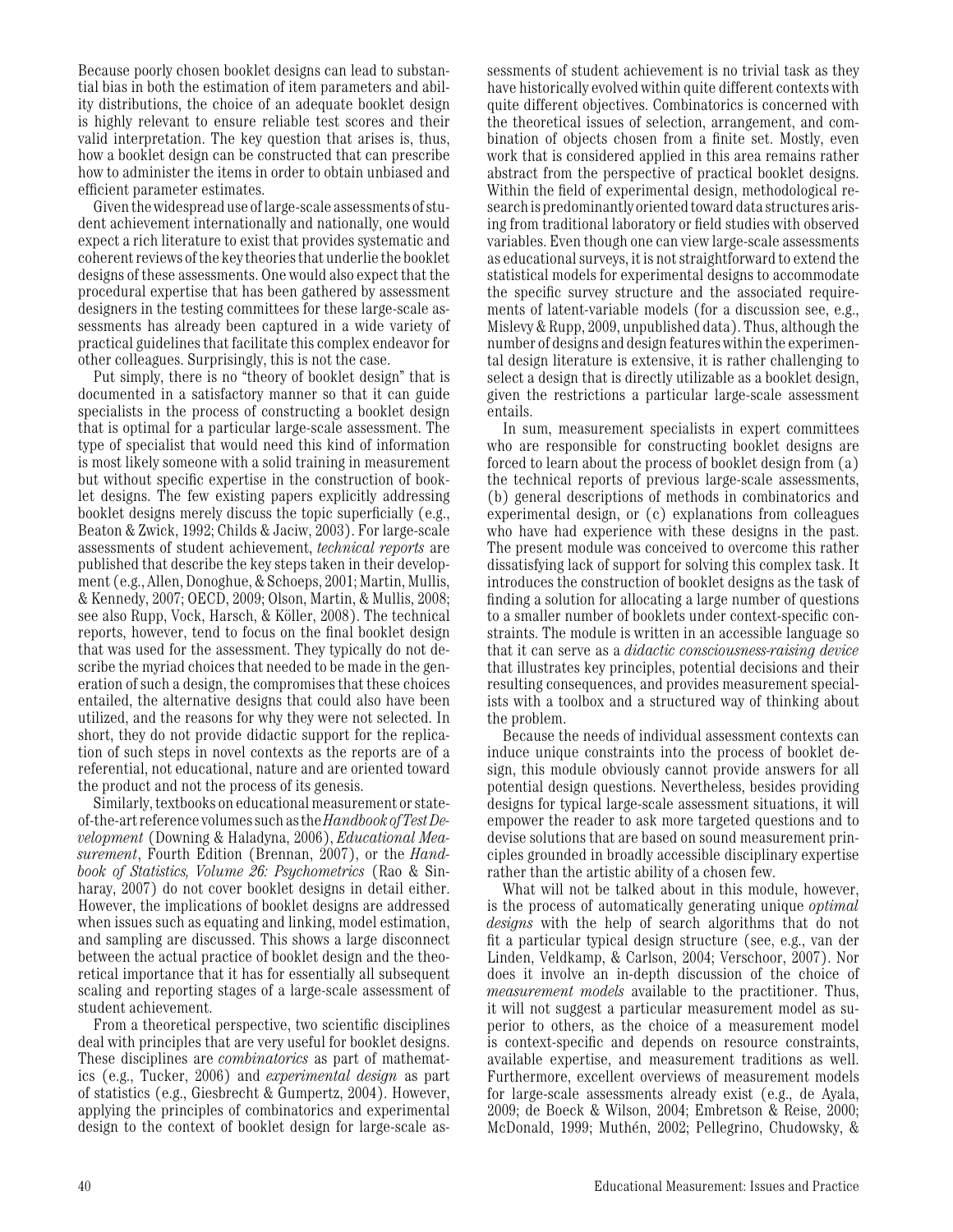Glaser, 2001; Rupp & Templin, 2008; Rupp, Templin, & Henson, in press; Thissen & Wainer, 2001; von Davier, Sinharay, Oranje, & Beaton, 2006).

The module is divided into four main sections. In the first section, the major *statistical objectives* of booklet designs for large-scale assessments of student achievement are summarized as they lay the foundation for understanding why booklet design is so critical to data analysis and reporting. In the second section, critical *constraints* that influence the structure of a booklet design within a particular application context are reviewed. In the third section, several *types of designs* that are available for the process of booklet design are introduced. In the fourth section, indices for the *evaluation* of designs are presented. The module closes with a brief summary, an outlook for possible research and teaching directions on this topic, and a call to other measurement experts to pursue them.

#### **Statistical Objectives of Large-Scale Assessments of Student Achievement**

In order to be able to talk clearly and coherently about booklet designs, a few recurring terms need to be defined at the outset. These include item, testlet, item pool, item cluster, and booklet. Specifically, we will refer to a single question in an assessment as an *item* and a set of questions that is connected via a common stimulus such as a text in a reading comprehension assessment or a graph in a mathematics assessment as a *testlet* in alignment with the mainstream measurement literature (e.g., Wainer, Bradlow, & Wang, 2007). To accelerate the readability of the module, in the following we mostly speak of items and only differentiate between items and testlets when it is necessary. The overall collection of items from which a selection for the assembly of the different booklets has to be made will be referred to as the *item pool*. We will use the term *item cluster* or just*cluster*to refer to subsets of the item pool that are presented together. The item clusters are mostly used as building blocks for a particular test form that a student responds to; such a test form is referred to as a *booklet*. Booklets typically contain items from one or more content domains (e.g., reading, mathematics, and science).

In order to understand the decisions that developers of large-scale assessments of student achievement make when constructing a booklet design, it is useful to differentiate between the following two statistical objectives:

- 1. Calibration of the item pool (i.e., estimation of item parameters).
- 2. Proficiency scaling of students (i.e., estimation of person parameters).

Under both objectives the main concern is to obtain unbiased and efficient estimates of the parameters of interest so that the quality of the assessment and the proficiency of student groups can be gauged reliably.

Consequently, response data need to be analyzed with a measurement model that provides such estimates within the context of a relatively complex design structure. The most commonly used measurement models for large-scale assessments of student achievement are unidimensional or multidimensional models from item response theory (IRT) (see, e.g., de Ayala, 2009; Embretson & Reise, 2000; van der Linden & Hambleton, 1997; Yen & Fitzpatrick, 2006; or the respective chapters in the technical reports of NAEP, PISA, TIMSS, and PIRLS mentioned above). IRT models locate

item and person parameters on the same latent scale, which allows for an interpretation of person parameters in terms of the probability with which they can solve specific items. The mathematical separation of item and person parameters in IRT models holds numerous theoretical and practical advantages that are important for large-scale assessments of student achievement. For example, they allow for the equating of scores across multiple test forms and time points, the direct estimation of potential biases across latent or manifest student groups, and the automatic selection of items from item pools using computer-adaptive schemes.

A *calibration of the item pool* is typically of primary concern in early phases of the data analysis when the psychometric properties of the instruments need to be established. Item parameters that are of major concern include difficulty, discrimination, or pseudo-guessing parameters. In order to investigate the functioning of the items accurately, parameters should thus be estimated as precisely as possible. This requires, in turn, that a large number of students from the entire ability range for each subpopulation—but especially the entire range of ability that the item pool targets most respond to each item because that will increase the efficiency of the estimates.

In essence, assessment developers use item parameters to identify those items that are not functioning as intended in order to remove them or recommend them for revision. This could mean, for example, that they are either too easy or too difficult, do not discriminate enough in certain ranges of the proficiency continuum, have guessing probabilities that are too high, contain some distractors that do not function as intended, or induce undue disadvantages for certain subpopulations of students created by variables such as sex, ethnicity, school type, or socioeconomic status.

A *proficiency scaling of students* is the main objective of large-scale assessments of student achievement and typically follows the calibration of the item pool. The major aim of large-scale assessments of student achievement lies on group-level/aggregate reporting, not on reporting at an individual level. Thus, booklet designs have to assure that statistics on the level of countries, districts, schools, or classrooms, rather than at the level of individual students, can be validly interpreted. For example, the measurement precision of individual proficiency estimates can be merely moderate in large-scale assessments of student achievement as long as the measurement precision of group-level statistics predominantly, means and mean differences—is acceptably high.

To draw valid inferences about groups of students' proficiencies from their person parameter estimates, these estimates need to be similarly unbiased and as precise as possible over the entire range of ability that the assessment is designed for. This may be jeopardized by using an inappropriate booklet design. A simple problematic case would be if booklets with varying numbers of items are systematically used in specific subsamples that differ on secondary confounding variables that have a significant impact on achievement. In an international study of student achievement, this might be the case if shorter booklets are used in some countries and longer booklets are used in others, which could be motivated by a desire to make the assessment fit into the typical length of school sessions across different countries (e.g., 45 minutes vs. 60 minutes). Varying booklet length will not only result in differences in the average efficiency of the person parameters (because the number of data points have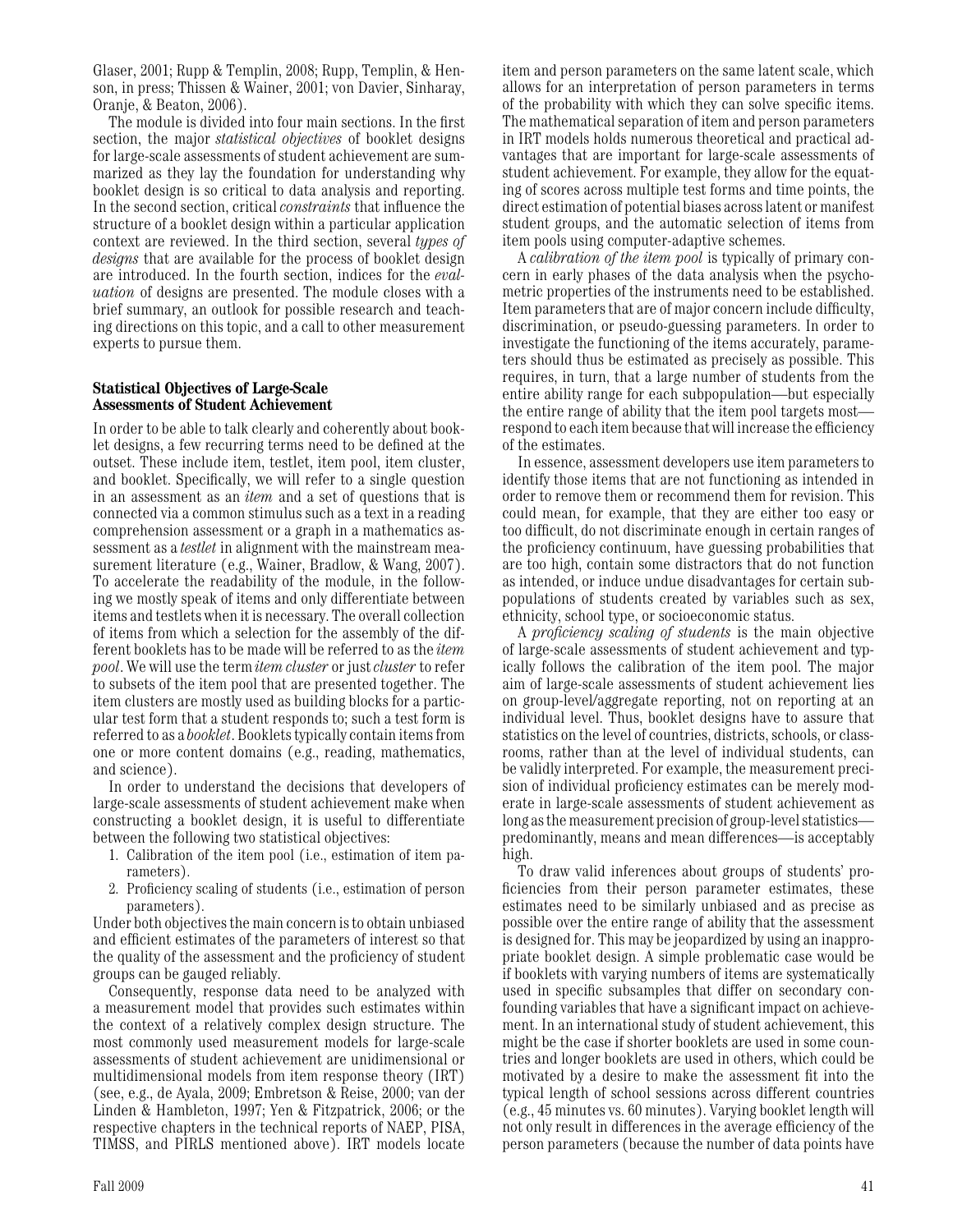a direct impact on the efficiency of the parameters) between the countries, but also in a possible estimation bias due to additional factors such as fatigue or reduction in test-taking motivation for the countries in which the longer booklets were used. To control for these problems, booklet designs in which booklets have an equal number of items should be used across all potentially relevant subgroups that are known a priori.

## **Design Constraints**

In this section, key constraints for booklet designs are described, which induce challenges for realizing the statistical objectives of large-scale assessments of student achievement that were described in the previous section. The process of constructing a booklet design for a large-scale assessment of student achievement is essentially the task of systematically assigning items, testlets, or clusters of items to different booklets under a variety of practical constraints. Some of the most common factors that constrain booklet designs are:

- 1. The number of items in the item pool.
- 2. The number of content domains that need to be tested by the assessment.
- 3. The administration format of the assessment.
- 4. The testing time allotted for the administration of the items.
- 5. The possibility of position and carryover effects.
- 6. The planned linking with other assessments.
- 7. The need to keep items secret.

This list is, by no means, exhaustive and different assessment scenarios may induce additional constraints that do not seem to fit neatly into one of these categories. Nevertheless, the list covers the principal factors that strongly influence most booklet designs in practice.

## *Size of the Item Pool*

One of the most critical factors influencing the range of applicable booklet designs is the *number of items in the item pool*. Of course, if the item pool was relatively small, the issue of constructing a booklet design would not arise because only one booklet or a small number of booklets could be administered to students. In large-scale assessments of student achievement the number of items in a pool is generally very large, however, and can consist of several thousand items, so that it is necessary to present students only subsets of the complete item pool.

If items are naturally grouped into testlets, such as in the case when multiple items are attached to a reading comprehension passage as in PISA or in PIRLS or when multiple items are attached to a statistical graphic as in TIMSS, it has to be kept in mind that the smallest unit that can be assigned to booklets is a testlet and not an item. Generally speaking, when the number of items or testlets becomes large, the booklet design becomes easier if items or testlets are grouped into clusters and the clusters are subsequently assigned to booklets.

## *Multiple Content Domains*

The *number of content domains that need to be tested by the assessment* also influences the choice of the booklet design. A booklet design gets significantly more complicatedif multiple content domains are covered, which is the case in studies such as PISA, TIMSS, or NAEP. If the assessment intends to measure several content domains with different degrees of breadth but a comparable precision across study cycles, a suitable booklet design for any given cycle needs to allocate the number of items per content domain proportionally in alignment with these objectives.

## *Administration Format*

The *administration format of the assessment* also plays an important role. Theoretically, a booklet design may actually not be necessary at all for a large-scale assessment of student achievement because a computer-adaptive algorithm (e.g., Segall, 2005 or Wainer, 2000 for the one-dimensional case, or Frey & Seitz, in press for the multidimensional case) could be implemented that essentially creates a different booklet in real time for each student. However, a paper-andpencil administration is still the most common assessment format for large-scale studies and all assessments listed at the beginning of the module predominantly use this format. This creates restrictions for the booklet design that are of a logistical nature. Specifically, a large number of booklets results in a high workload in four stages of the assessment.

First, it is costly to format and print many different booklets. Second, many different booklets result in a more complex test administration process. For example, it has to be ensured that the booklet each individual student responds to is the correct booklet. Third, the identification numbers of different booklets need to be properly tracked while collecting and scoring the response data, which can be especially challenging for longitudinal studies. Fourth, the process of scoring responses, recording scores, and analyzing the scores using a common data matrix is more complex and more resource intensive if many different booklets are used. Therefore, if tests are administered in a paper-and-pencil format, a lower number of booklets will generally be desirable due to economical reasons and in order to reduce sources of error in the data structure at different stages of the study that might lead to biased parameter estimates.

## *Testing Time*

The *testing time allotted for the administration of the items* also has an impact on the range of possible booklet designs. The testing time primarily determines the number of items that can be presented within each booklet. For example, if an assessment is scheduled with 100 minutes pure testing time excluding instructions and breaks, and items in the item pool take about 4 minutes to complete, on average, then a design can be chosen that specifies booklets with a length of 25 items each. In PISA 2006, for example, each booklet contained four clusters of items with each cluster being allocated 30 minutes for a total of 120 minutes total testing time.

Typically, available items differ in the time that is required to answer them. In this case, clusters of items that require approximately the same testing time can be built. These clusters can then be used to easily assemble booklets that need approximately the same time to be answered. If the time that is allocated for particular clusters is insufficient for certain student groups, however, missing data on items at the end of the cluster would result from this design flaw, which would lead to biased parameter estimates.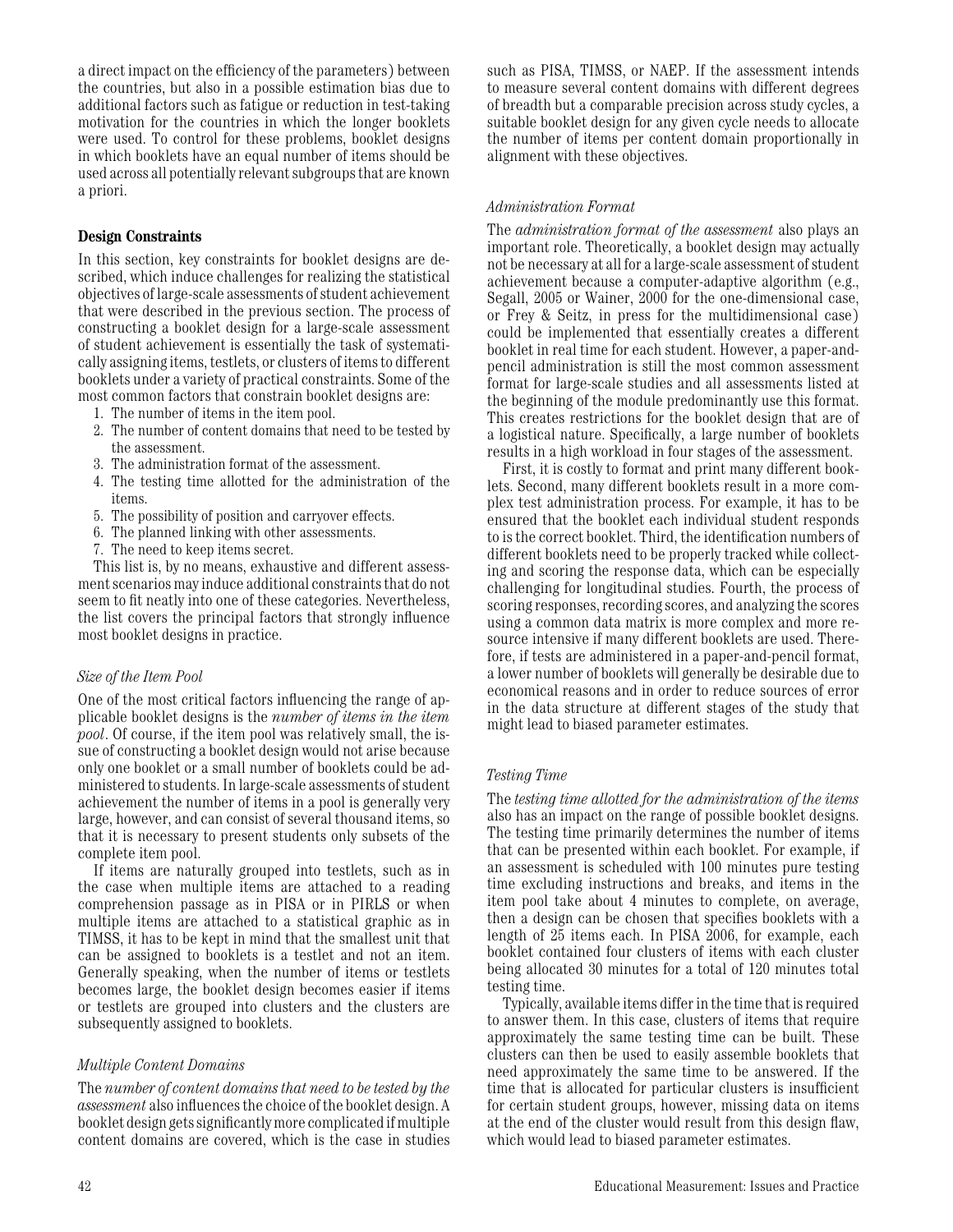## *Position Effects*

One major cause of biased item parameter estimates are *position effects* of clusters in different booklets as well as the position effect of items within a cluster. Correct answers may be given more frequently if an item is presented in a cluster at the beginning of a booklet rather than at the end of a booklet due to growing fatigue, reduced test-taking motivation, or just a lack of time on the part of the student for longer booklets. For example, in PISA 2003, the item difficulty estimates were around .5 logits lower if the cluster containing the respective item was presented in the first position of a booklet compared to the last position of a booklet (OECD, 2005); similar position effects are reported for PISA 2006 (Le, in press). For an item of average difficulty, this means that the percentage of correct answers is about 10% higher if it appears at the beginning of a booklet compared to a presentation at the end of a booklet. Thus, in the first case, the same item appears to be easier than in the latter case although the difference in difficulty is only due to the variation of its cluster position and not due to the cognitive demands of the item.

If unaccounted for, such variations in item parameter estimates can lead to severe validity problems if the item difficulties are used to give meaning to sections of a scale, which can transform the problem from a measurement problem to a reporting problem. For example, proficiency levels that are determined by standard-setting procedures (e.g., Zieky & Perie, 2006) are often characterized based on the cognitive demands of items that are estimated to be at that level. If the relative position of the items is inaccurate due to biased item parameter estimates arising from position effects, inaccurate characterizations of the scale may arise.

To avoid position effects, the best solution would be to use short booklets. Unfortunately, this is not always possible. In assessment situations where relatively long testing sessions cannot be avoided, position effects can statistically be controlled for with a booklet design that presents all items in all possible positions with equal frequency. Thereby, the position effects are averaged out over the positions.<sup>1</sup> However, if the average of the effects of the different positions on item parameter estimates does not equal zero, strictly speaking, criterion-referenced inferences can only be drawn with respect to the item difficulties (or response probabilities) within the given test length of the assessment, or after an adequate statistical modeling of the position effects.

## *Carryover Effects*

Another factor that may affect the accuracy of item parameter estimates is the context in which items are presented. If, for instance, a particular algebra cluster is presented after the student has already worked on a number of similar algebra clusters, he or she will probably find it easier than if the same cluster is presented after working on a number of geometry clusters or even distinct clusters from a different content domain such as reading. We will refer to the impact that the cluster or item context has on the response probabilities of subsequent items as a *carryover effect*, which is a specific type of position effect. When the concern is about the effect of a particular cluster on the following one, this is also referred to as a *first-order carryover effect,* whereas effects across more positions are referred to as *higher-order carryover effects*.

Carryover effects represent a serious problem for IRTbased assessments because they violate the assumption of local independence. Thus, at the stages of test construction and field testing, residual response dependencies due to carryover effects should be rationally identified, empirically quantified, and eliminated as far as possible. If concerns remain that carryover effects may occur for operational testing stages, the impact on parameter estimates should be statistically controlled for with a booklet design that balances combinations of clusters with regard to the characteristic that may influence responses to subsequent clusters. Like mentioned above for position effects, criterion-referenced inference should then, strictly speaking, only be drawn with respect to the item difficulties (or response probabilities) within the specific assessment at hand, or after an adequate psychometric modeling of the carryover effects.

## *Linking*

Many large-scale assessments aim to report trends by comparing the results in the measured content domains between assessments carried out in different years. To justify the comparability of the test results, a *linking between assessments* (e.g., Kolen & Brennan, 2004) needs to be established. The linking is often done by using a set of so-called anchor items that is common between one or more assessments. If position effects and/or carryover effects have to be expected, a booklet design should be used that keeps the position and/or the sequence of the items constant over assessments. Establishing vertical scales with sufficiently strong linkages without compromising construct comparability over time is a challenging endeavor, however, whose nuances are beyond the scope of this module (see, e.g., Briggs, 2009).

## *Item Security*

Many large-scale assessments of student achievement require that most or all operational items in the pool be kept secret. *Item security* is especially critical for studies whose results are of high political or economical relevance. In these cases, the test results can be jeopardized if items are memorized by participants and reported to persons taking the test later. This behavior can lead to an overestimation of students' proficiency, especially if a small number of items is presented in a single booklet. To reduce the feasibility of memorizing items, many items can be distributed to a relatively large number of booklets where they are presented in different clusters and different orders.

## **Booklet Design with the Aid of Experimental Designs**

In this section, the terminology of experimental design will be adapted to the specific context of booklet design, and a variety of experimental designs that are suitable for booklet design will be reviewed. Common experimental designs like completely randomized designs are not discussed here as they are mostly not suitable as booklet designs. The following list of designs is by no means exhaustive as there are many basic designs and design modifications that may be suitable in a particular situation. In this sense, constructing a booklet design will be described based on key principles that go into that process rather than the mere selection of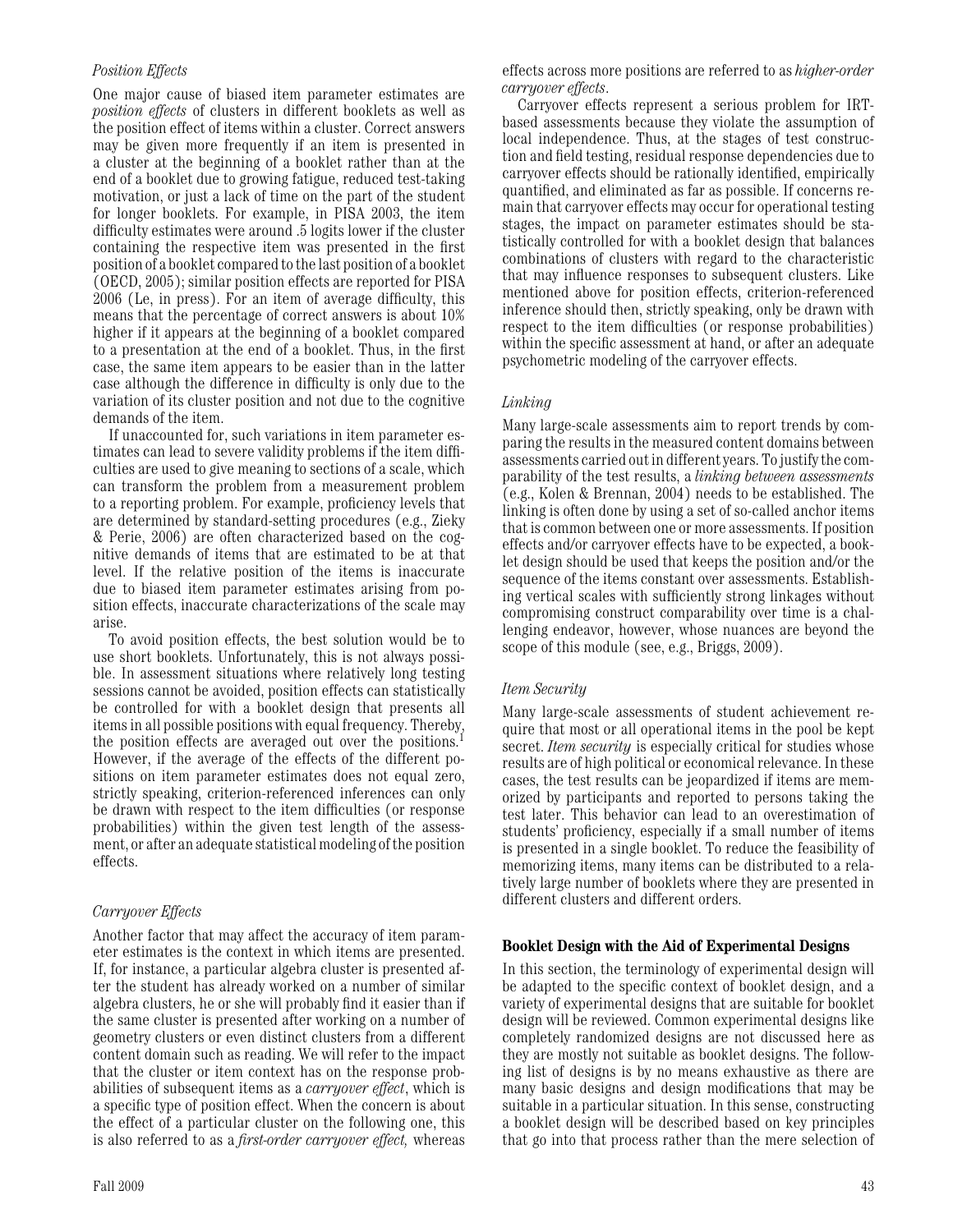an appropriate existing design. The latter would be an undue oversimplification of the complexities of the real-life scenarios that designers in large-scale assessments of student achievement are faced with.

The experimental designs that will be reviewed include *complete permutation designs (CPDs), balanced incomplete block designs (BIBDs)*—with a focus on the special case of *Youden squares designs (YSDs)*—and *repeated treatment designs (RTDs)*. For each design thatis described, an example design table is provided, relevant practical uses of the design are outlined, the principles of construction are explained, and the advantages and disadvantages of the design as a booklet design are discussed.

The literature on experimental design is historically well established and many modern textbooks on this topic (e.g., Giesbrecht & Gumpertz, 2004; Kuehl, 2000) continue to cite traditional sources such as Cochran and Cox (1957) or Kirk (1968). The foundations of a theory of experimental design were laid by Ronald A. Fisher at the beginning of the last century. Experimental design was originally mainly concerned with problems in agriculture, following the primary objectives of (a) the reduction of experimental error by means of local control of experimental conditions, (b) the precise estimation of experimental error by means of replication, and (c) the valid interpretation of the experimental error estimate by means of randomization. Experimental designs are well suited to be used as booklet designs mainly due to their capability to control for unwanted sources of variation that impact item and person parameter estimates and to formalize the efficiency of their estimation.

#### *Basic Terminology*

The basic elements in an experiment are known as *experimental units*, the measurements that are taken on the experimental units are known as the *outcomes of interest*, and the interventions that are assigned to the experimental units are known as *treatments*. The term experimental unit denotes a single object or a group of objects to which a treatment is applied in a single trial of an experiment. When the same treatment is applied to multiple experimental units, one speaks of *replication*.

In order to properly estimate *treatment effects* on the outcomes of interest, it is usually necessary to *randomize* the assignment of treatments to experimental units. Randomization is applied to ensure that the systematic effects of all potential confounding factors on the outcomes are identical, on average, for the different treatment levels so that differences in the outcomes of interest can be solely attributed to the variation in the treatments. Quite simply, then, the plan by which the treatments are assigned to the experimental units, given all of the above considerations, is known as the *experimental design.*

A booklet design can be seen as a special case of an experimental design. Within a booklet design, items, testlets, or clusters are the treatments that are assigned to booklets in a systematic way; most frequently, items and testlets are assigned to clusters that are, in turn, assigned to booklets. Thus, in the following sections, we refer to clusters as the treatments in booklet design and only differentiate between items, testlets, and clusters where it is necessary. The frequency with which a cluster is repeated within the complete set of booklets is its replication. The students or groups of students to whom the booklets are given are the experimental units. Finally, the responses given to the items, testlets, or clusters are the outcomes of interest.

## *Complete Permutation Designs (CPDs)*

If unwanted effects of one or more confounding variables on parameter estimates are to be avoided in an experimental design context, one can completely control for the confounding variables by means of complete permutation of treatments. As stated earlier, prominent sources of unwanted variation that should be controlled for in large-scale assessments of student achievement stem from the use of multiple booklets, from the existence of position effects, and from the existence of carryover effects. In CPDs, the order of the treatments is permuted, meaning that every order of clusters appears exactly once in the set of booklets. A simple example with three clusters, represented by the numbers 1, 2, and 3, with two positions per booklet is shown in Table 1. There are three possible ways of selecting two clusters out of the three (1 and 2, 1 and 3, 2 and 3) as well as two ways to arrange the two selected clusters across the two positions. Thus, a total of six different booklets is necessary to cover all potential cluster pairings and permutations. As a result, every cluster of items appears exactly four times, and every order of the clusters appears exactly once. Thus, variations that may be introduced by using a smaller number of booklets as well as by position and carryover effects between the clusters are completely controlled for.

The construction of booklet designs by complete permutation is simple but only practically feasible for small numbers of treatments (i.e., items, testlets, or clusters). Otherwise, such a design would result in a prohibitively large numbers of booklets. Mathematically, with *t* treatments and *k* positions per booklet, there are a total of  $\binom{t}{k}$  $\binom{t}{k}$  ways in which the treatments could be distributed across the positions. If all possible positions have to be permuted within the designs to further control for position effects, the number of booklets *b* grows substantially to  $b = \begin{pmatrix} \frac{t}{k} \\ \frac{t}{k} \end{pmatrix}$  $\binom{k}{k} \cdot k!$ .

For example, consider the PISA 2006 study where 13 clusters and four positions in each booklet were used. In this case, one would have needed  $\binom{13}{4}$  = 715 booklets to cover all possible combinations of clusters in booklets and  $715 \cdot 4! = 715 \cdot 12 = 17,160$  booklets to completely control for position effects using a CPD. As is the case whenever clusters are assigned to positions using any design, position effects in a CPD can only be controlled for between clusters and not within clusters, because item order within a cluster is not affected by the permutation of the clusters themselves.

## **Table 1. Booklet Design Based on a Complete Permutation Design**

| <b>Position</b> | <b>Booklet</b> |  |  |  |  |  |  |  |  |
|-----------------|----------------|--|--|--|--|--|--|--|--|
|                 |                |  |  |  |  |  |  |  |  |
|                 |                |  |  |  |  |  |  |  |  |
|                 |                |  |  |  |  |  |  |  |  |

*Note.* The design is based on three clusters, six booklets, and two positions per booklet.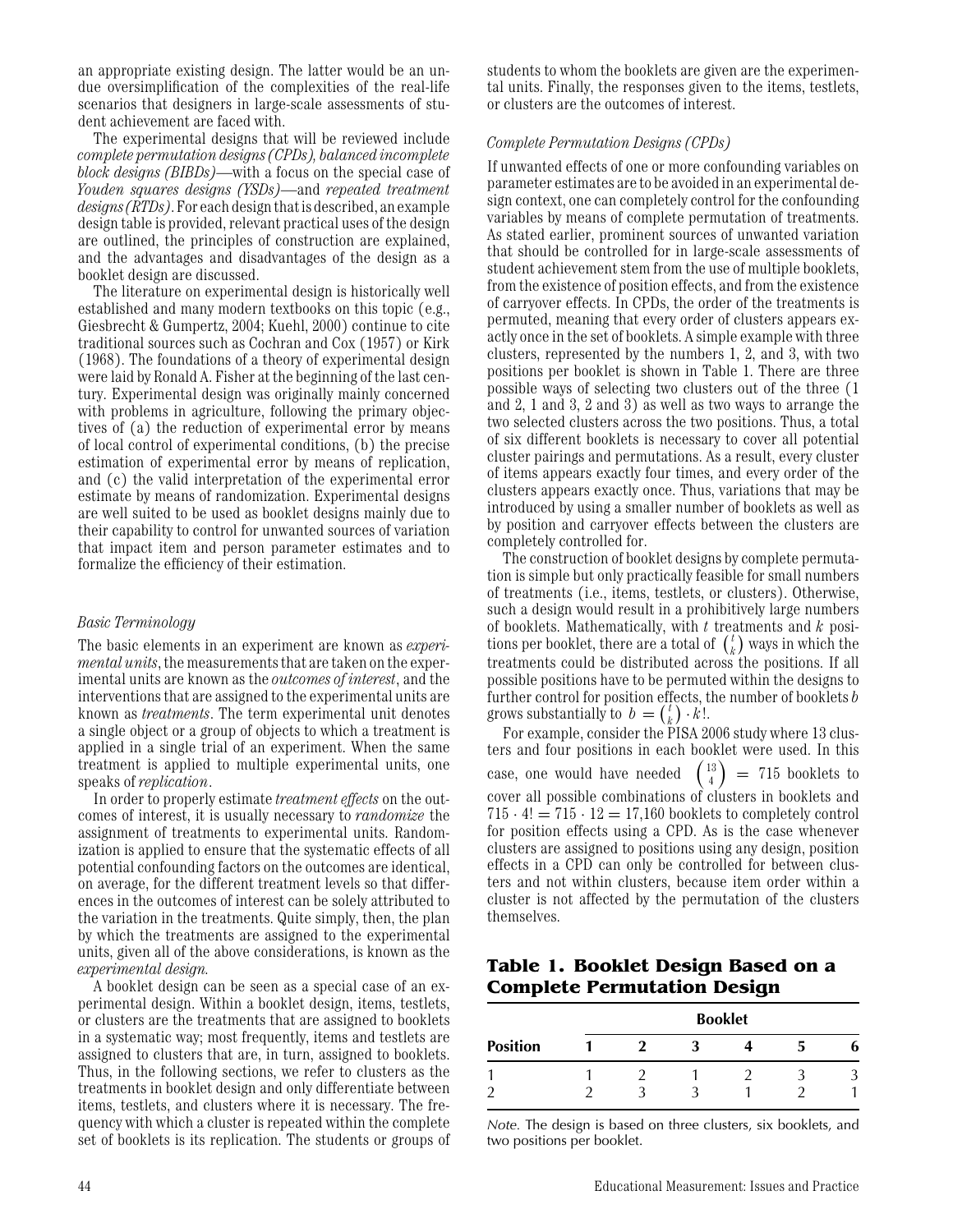Summing up, booklet designs based on complete permutations have the advantage that they can be constructed easily and that they are capable of controlling for unwanted effects of confounding variables on parameter estimates. The striking disadvantage of those designs, making them infeasible for nearly every large-scale assessment, is that they are only applicable for very small numbers of items, testlets, or clusters. As a result, alternative experimental designs need to be considered for large-scale assessments of student achievement. Specifically, incomplete designs with blocking factors are better suited to be used as booklet designs because they can also control for different sources of unwanted variation but need relatively few booklets. These designs are described in the following sections.

#### *Incomplete Block Designs (ICBDs)*

*Blocking* is one of the most fundamental techniques in experimental design. The basic idea of blocking lies in the removal of unwanted variability in the outcomes of interest. This is done by dividing the collection of experimental units into homogeneous subsets, which are the *blocks*, and randomly applying the treatments to these homogenous subsets. This procedure removes the effect of extraneous sources of variabilityincorporatedinto the blockingfactor on the parameter estimates of interest.

For booklet design, this implies that factors that may have an unwanted effect on item and person parameter estimates should beincluded as blockingfactors. The two most common effects that researchers would like to eliminate in large-scale assessments are biases due to booklet and position effects. The booklet number and the position number can be viewed as blocking factors because booklets are connected physical units and generic position numbers are naturally identical across booklets. That is, the random assignment of items, testlets, or clusters from an item pool to different positions in different booklets is akin to the random assignment of treatments to experimental units within a two-way blocking structure with booklet and position number as the blocking factors. In complete block designs, every block accommodates the full set of treatments. In terms of booklet design this means that every booklet contains all clusters. Theoretically, *latin square designs* (e.g., Giesbrecht & Gumpertz, 2004)—as special cases of complete block designs—are a good solution to control for booklet and position effects. These are designs with multiple blocking factors such that the number of levels of each factor and the number of treatments are the same. For large-scale assessments, this would imply that the same number of booklets, booklet positions, and clusters need to be used.

However, booklet designs in large-scale assessments of student achievement are typically used with the objective of *not* presenting all clusters to all respondentsin the first place. Hence, ICBDs are frequently used as booklet designs. Block designs are called incomplete if the number of treatments per block (i.e., clusters per booklet) is smaller than the overall number of treatments. These designs are well suited as booklet designs because even large numbers of clusters can be assigned to a booklet given a restricted number of positions.

There is a large variety of ICBDs. In the next sections, three types of designs that can be used well as booklet designs are introduced. First, BIBDs are introduced, then YSDs are

## **Table 2. Booklet Design Based on a Balanced Incomplete Block Design**

| <b>Position</b> | <b>Booklet</b> |   |   |  |  |   |  |  |  |  |
|-----------------|----------------|---|---|--|--|---|--|--|--|--|
|                 |                |   |   |  |  | h |  |  |  |  |
|                 |                |   |   |  |  |   |  |  |  |  |
|                 |                | 3 |   |  |  |   |  |  |  |  |
|                 |                |   | h |  |  |   |  |  |  |  |

*Note.* The design is based on  $t = 7$  clusters,  $b = 7$  booklets,  $r = 7$  $=$  3 occurrences of each cluster,  $k = 3$  positions within each booklet, and  $\lambda = 1$  occurrences of each cluster pair.

described, which are a special type of BIBDs and, finally, RTDs are presented.

*Balanced incomplete block designs (BIBDs)*. BIBDs are a very large and, possibly, the most important class of ICBDs. In terms of booklet designs, a BIBD is a specific type of an incomplete design that satisfies the following conditions:

- 1. Every cluster (*t*) occurs at most once in a booklet (*b*).
- 2. Every cluster appears equally often (*r*) across all booklets.
- 3. Every booklet is of identical length, containing the same number of clusters (*k*).
- 4. Every pair of clusters occurs together in booklets with equal frequency  $(\lambda)$ .

The constants  $t, b, r, k$ , and  $\lambda$  are called the parameters of the design and characterize the ICBD. For example, the design shown in Table 2 ( $t = 7, b = 7, r = 3, k = 3, \lambda = 1$ ) incorporates seven clusters in three positions across seven booklets with each cluster appearing three times and each pair of clusters appearing together only once.

The design depicted in Table 2 seems practically well suited as a booklet design. The number of booklets is not too large, they are of equal length, and no cluster appears more than once within a single booklet. Furthermore, because all clusters appear with equal frequency in the set of booklets, it is likely that item parameters will be estimated with similar efficiency if all booklets are administered to an equal number of students. An easy way to present all booklets to an equal number of students lies in *spiraling* them across the students, both within and across classrooms. Starting with a first classroom of *j* students, student 1 is given booklet 1, student 2 is given booklet 2, and so on. If the classroom size *j* is larger than the number of booklets *b*, student  $j = b$  + 1 is presented booklet 1 again until a booklet is assigned to every student in the classroom. In the next classroom, the sequence of booklets is continued. If, for example, student *j* of the first classroom was given booklet 4, then booklet 5 is given to the first student of the next classroom. Using this simple procedure every booklet is randomly assigned to an (nearly) equal number of students.

The fact that in the design of Table 2 every cluster appears exactly once in conjunction with any other cluster also leads to a homogenous linking between the items. Generally, a booklet design that incorporates just enough clusters to ensure a reliable linkage while maintaining adequate content coverage facilitates the efficient estimation of item and person parameters (see, e.g., the 2007 special issue of the *Journal of Educational Measurement*). Despite these desirable features, a limitation of BIBDs is also apparent from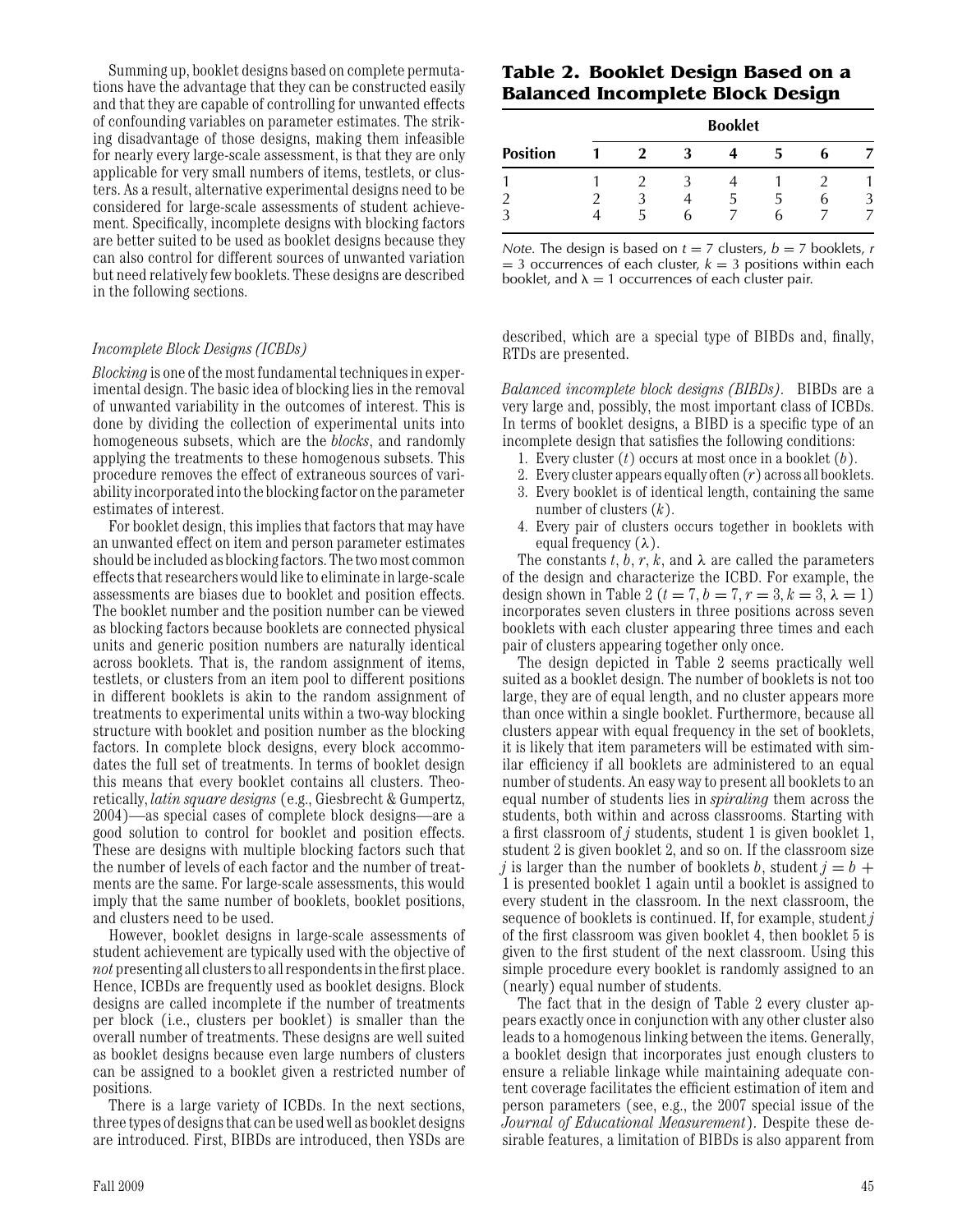Table 2. The design does not control for position effects because only one blocking factor is used. For example, the first cluster is always presented in the first position of a booklet and the seventh cluster is always presented at the last position. Obviously, clusters and the position in the booklet are confounded. In a large-scale assessment of student achievement, this may be problematic because the percentage of correct answers tends to decrease with the positions, resulting in biased item parameter estimates. In the example in Table 2, the estimated item difficulties for the items entailed in cluster 10, which is only presented in the last position, will be too high (meaning the items appear too difficult).

Furthermore, not all design parameter combinations are possible for BIBDs. Even if the parameters of a possible BIBD are known, the construction of BIBDsis often not a trivial task and still represents an object of statistical research. Simple BIBD construction techniques can be found in Giesbrecht and Gumpertz (2004). However, because the construction of BIBDs quickly gets very complicated if the number of clusters is more than a few, it is much more purposeful to use designs given by means of tables in standard textbooks of experimental (Cochran & Cox, 1957) and combinatorial design (Colbourn & Dinitz, 1996; Stinson, 2004). These designs can readily be utilized as booklet designs. Doing so, clusters should be randomly assigned to the treatment numbers.

Taken together, BIBDs are well suited to be used as booklet designs for a variety of assessment situations, although the general definition of BIBDs may comprise some disadvantages for specific assessment situations where position effects have to be expected. One striking advantage of BIBDs is their efficiency compared to designs based on complete permutation of the item order. For the case with seven clusters and three positions used as an example in Table 2, complete permutation of the clusters across the booklets with a CPD would produce 35 booklets because there are 35 ways in which three clusters can be selected out of seven. This would be practically infeasible to implement, whereas a BIBD with seven booklets can be implemented. Furthermore, because every cluster has equal replications within a BIBD, the resulting item parameters are likely to be estimated with similar efficiency. Another advantage stems from the fact that the frequency of each pairing of two clusters is held constant in the design leading to a robust linkage across booklets. The disadvantages of BIBDs are that they only exist for some combinations of the design parameters, and that they do not necessarily control for position and carryover effects. To control for position effects, a second blocking factor has to be incorporated, ideally without the restrictions that a latin square design imposes. This can be achieved with YSDs, which are the focus of the next section.

*Youden square designs (YSDs)*. YSDs were introduced by Youden (1937, 1940) to provide efficient experimental designs for biological research. A detailed description of Youden's early greenhouse experiments that led to the development of YSDs can be found in Preece (1990). YSDs are a special case of BIBDs that incorporate the four conditions of a BIBD but impose the additional condition that every cluster has to appear in each position with equal frequency. This additional condition implies that the number of booklets equals the number of clusters (i.e.,  $b = t$ ), and that the frequency with which clusters appear in the set of booklets equals the number of positions in the booklets (i.e.,  $r = k$ ).

## **Table 3. Booklet Design Based on a Youden Square Design**

| <b>Position</b> | <b>Booklet</b> |  |        |  |  |   |  |  |  |  |
|-----------------|----------------|--|--------|--|--|---|--|--|--|--|
|                 |                |  |        |  |  | h |  |  |  |  |
|                 |                |  |        |  |  |   |  |  |  |  |
|                 |                |  |        |  |  |   |  |  |  |  |
|                 |                |  | $\sim$ |  |  |   |  |  |  |  |

*Note.* The design is based on  $t = 7$  clusters,  $b = 7$ booklets,  $r = 3$  occurrences of each cluster,  $k = 3$  positions within each booklet, and  $\lambda = 1$  occurrence of each cluster pair.

Because every cluster appears in every position with equal frequency, position effects are controlled for.

YSDs are frequently used as booklet designs in large-scale assessments of student achievement such as PISA 2003 and PISA 2006 as well as NAEP. While NAEP uses YSDs to construct focused booklets with items from only one subject domain, in PISA a YSD is used to construct a design that mixes subject domains across booklets. Table 3 shows a YSD with  $t = 7$ ,  $b = 7$ ,  $r = 3$ ,  $k = 3$ , and  $\lambda = 1$ . Like in the BIBD in Table 2, the seven clusters are distributed in a way that each cluster appears three times and each pair of clusters appears together exactly once. But in distinction to the design in Table 2, the design in Table 3 has the additional feature that each cluster appears exactly once at each position. For example, cluster one is presented at the first position in booklet one, at the second position in booklet seven, and at the last position in booklet five.

Obviously, the YSD presented in Table 3 looks rectangular rather than square, as the name implies. This is due solely to the way in which the design is presented. Originally, the name YSD referred to another form of representation, namely as a  $t \times t$  matrix with each cell being either empty or containing the position for the cluster in the particular booklet. We use the rectangular representation here, because it is more compact and mimics the representation of the other designs discussed previously.

Because in YSDs each cluster appears in each position within a booklet exactly once, position effects are controlled for. Despite this advantage compared to a BIBD, a YSD can still not control for carryover effects. Moreover, the advantageous properties of YSDs vis-a-vis alternative designs come ` at a hefty price of restrictiveness as YSDs only exist for a few combinations of the design parameters. One way to circumvent the availability of a YSD for a particular ideal assessment design scenario is, of course, to choose a YSD design beforehand and arrange the item pool and the assessment characteristics according to the design. When this is not possible, some items from the pool may have to be excluded from consideration in designing the booklets or newly constructed items may have to be added to fill in gaps in the YSD that is chosen after the item pool was developed.

The construction of YSDs is more difficult than the construction of BIBDs. Therefore, for YSDs it is even more necessary than for BIBDs to use readymade designs provided in textbooks. For example, YSDs with  $t \leq 91$  are shown in Cochran and Cox (1957). These designs are very useful for the common case where clusters are used to construct booklets. In cases where it seems desirable to assign single items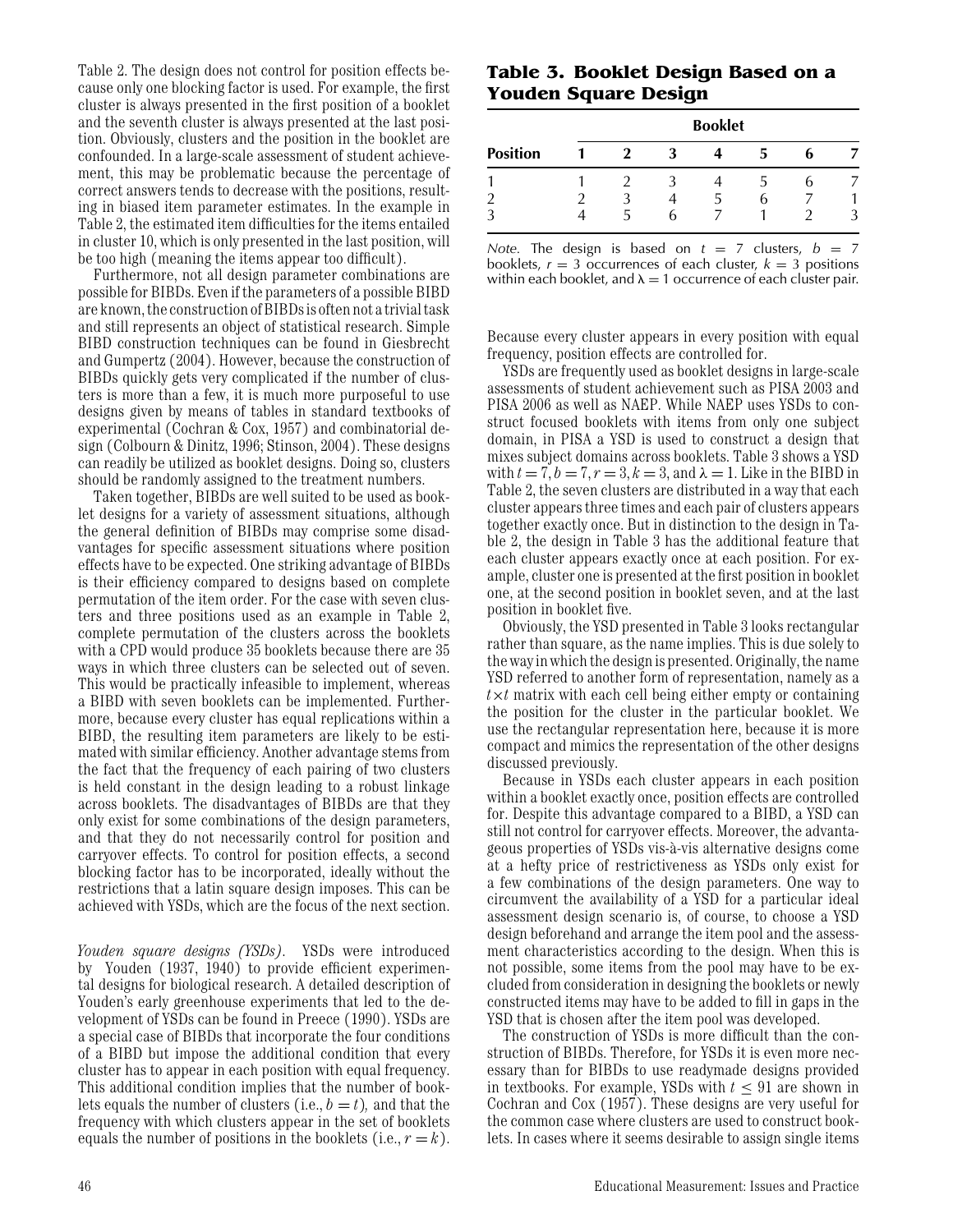to booklets (Frey, Carstensen, & Hartig, 2006), larger YSDs are needed. To our knowledge, unfortunately, no complete table of YSDs with  $t > 91$  exists.<sup>2</sup>

Summing up, YSDs have the same advantages when used as booklet designs as BIBDs and are thus not repeated here. Furthermore, they not only control for one but for two sources of unwanted variation. This feature can be utilized to control for booklet and position effects. The disadvantages of YSDs are that they only exist for certain parameter combinations, and that they do not control for bias introduced by carryover effects. If carryover effects have to be assumed, RTDs that are described in the following section may be used as booklet designs.

*Repeated treatment designs (RTDs)*. Experimental design distinguishes between strongly balanced and minimally balanced RTDs. In a strongly balanced RTD every treatment follows every other treatment—including itself—an equal number of times. Because clusters cannot appear in booklets multiple times, a strongly balanced RTD is not applicable for the context of booklet design. In a minimally balanced RTD, this structural characteristic is relaxed and every treatment only follows every other treatment an equal number of times, which makes them suitable as booklet designs. RTDs with an equal number of clusters, booklets, and positions are especially useful as booklet designs because they can be constructed easily. The characteristics of an RTD for six clusters, six booklets, and six positions that controls for position effects as well as for first-order carryover effects are demonstrated by the example given in Table 4.

Because in the example every cluster appears in every position exactly once, position effects are controlled for. Furthermore, every cluster is followed by every other cluster exactly once so that first-order carryover effects are also controlled for. However, higher-order carryover effects of individual clusters on clusters presented later on in the booklet are not controlled for by an RTD, similar to a YSD or a general BIBD. It is obvious that RTDs capable of controlling for higher-order carryover effects would be much more complex so that they mostly cannot be used as booklet designs. Because all clusters are presented within all booklets, RTDs share the technical feature with BIBDs and YSDs that every combination of two clusters appears with equal frequency in the set of booklets (e.g., six times in the example in Table 4).

# **Table 4. Booklet Design Based on a Repeated Treatment Design**

| <b>Position</b> | <b>Booklet</b> |  |   |  |   |  |  |  |  |
|-----------------|----------------|--|---|--|---|--|--|--|--|
|                 |                |  | 3 |  | 5 |  |  |  |  |
|                 |                |  |   |  |   |  |  |  |  |
| 2               | h              |  |   |  |   |  |  |  |  |
| 3               |                |  |   |  |   |  |  |  |  |
| 4               | 5              |  |   |  |   |  |  |  |  |
| 5               | 3              |  |   |  |   |  |  |  |  |
| 6               |                |  |   |  |   |  |  |  |  |

*Note.* The design is based on  $t = 6$  clusters,  $b = 6$  booklets, *r*  $= 6$  occurrences of each cluster,  $k = 6$  positions within each booklet, and  $\lambda = 6$  occurrences of each cluster pair.

An important difference between RTDs and the designs described in the previous sections is that in RTDs every cluster appears in every booklet. This means that RTDs cannot be used in situations where the testing time for all items exceeds the available testing time. They can, however, be of interest if item order or carryover effects are to be controlled for, or if these effects are to be examined more closely. For example, several studies on item position effects in questionnaires made use of these designs (Hamilton & Shuminsky, 1990; Hartig, Hölzel, & Moosbrugger, 2007; Knowles, 1988; Knowles & Byers, 1996). Because the number of booklets equals the number of item clusters, these designs can only be used if the number of clusters is reasonably small.

The construction of RTDs is relatively easy. In the following, an algorithm to construct RTDs with an even number of treatments is described; a slightly more complex algorithm for odd numbers of treatments can be found in Giesbrecht and Gumpertz (2004). First, a *generating column* is generated by writing down the symbols  $1, 2, 3, \ldots, t/2$  in the odd-numbered positions and  $t, t-1, \ldots, t/2+1$  in the evennumbered positions. The generating column serves as the first column of the design from which the other columns are cyclically generated. This means by going right, for each column, the value is increased by 1; if *t* is reached, the next column will get a 1. The algorithm for the example above is depicted in Table 5. The six columns at the right-hand side of the table constitute the final design.

Taken together, RTDs are well suited as booklet designs in situations with small numbers of clusters, if carryover effects have to be expected. RTDs have the advantage that they control for two sources of variation and can thus be used to avoid unwanted impact of booklet and position effects on the parameter estimates of interest. Furthermore, they control for first-order carryover effects, and can be constructed relatively easily and without the use of computer programs. The main disadvantage of RTDs lies in the fact that every cluster is presented in every booklet and that they need as many booklets as clusters. This is the reason why RTDs are typically not applied in large-scale assessments of student achievement where large item pools are used.

## **Evaluation of Booklet Designs**

When a booklet design has to be constructed for a large-scale assessment of student achievement there are usually several candidate designs that seem feasible. In most cases, it is

## **Table 5. Construction of a Repeated Treatment Design**

| Generating    |                |              |   | Column |   |   |
|---------------|----------------|--------------|---|--------|---|---|
| Column        | 1              | $\mathbf{p}$ | 3 |        | 5 | 6 |
|               |                |              | 3 |        | 5 | 6 |
| 6             | 6              |              | 2 | 3      | 4 | 5 |
| $\mathcal{P}$ | $\mathfrak{D}$ | 3            | 4 | 5      | 6 |   |
| 5             | 5              | 6            |   | 2      | 3 | 4 |
| 3             | 3              | 4            | 5 | 6      |   | 2 |
|               |                | 5            | 6 |        |   | 3 |

*Note.* The design is based on an even number of  $t = 6$  clusters.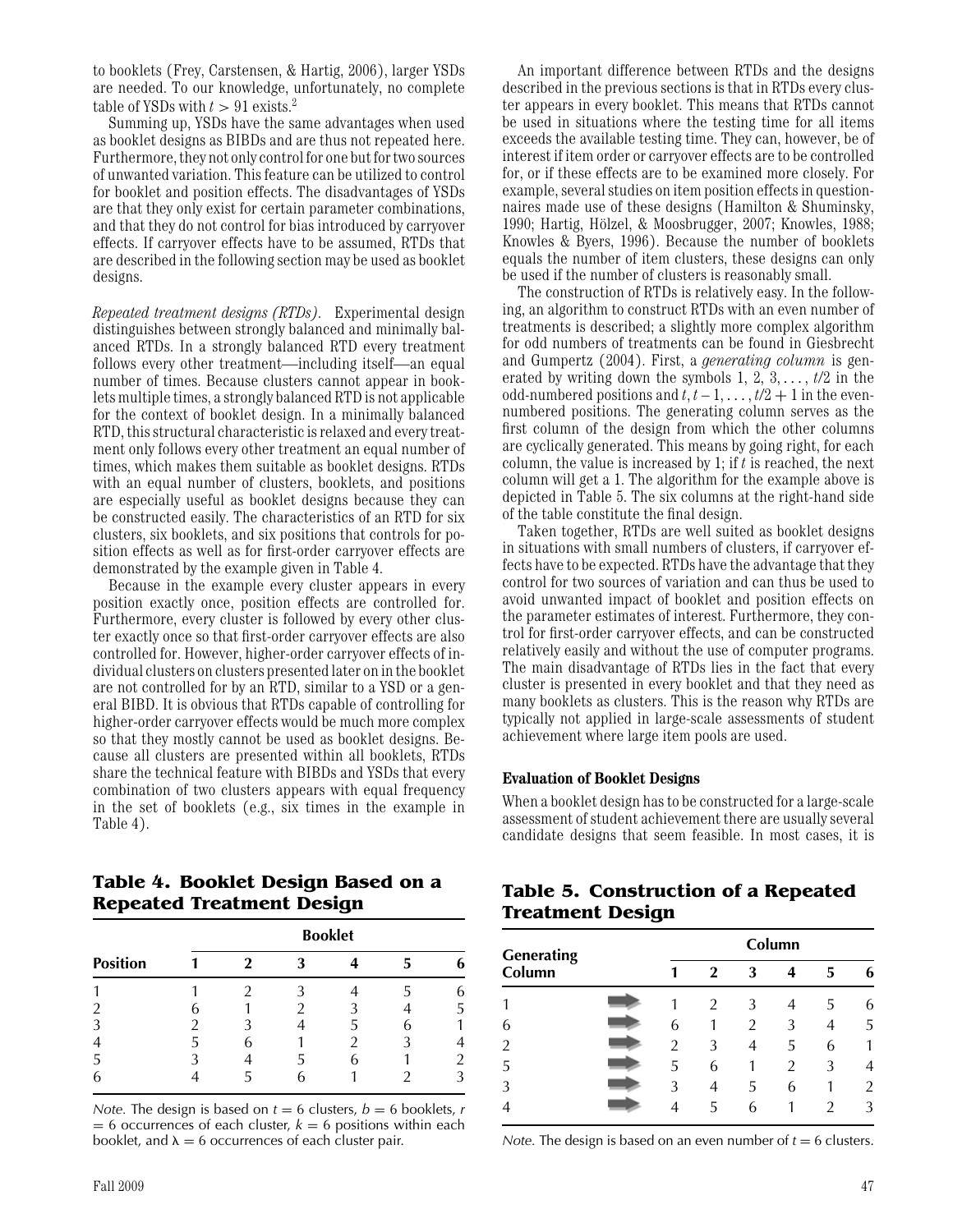quite difficult to decide which design has the most desirable attributes and should be used as the final booklet design as each design entails compromises. Thus, a reasonable strategy is to base the decision for or against a design on a mixture of information based on qualitative and quantitative criteria, taking the special characteristics of the assessment situation into account.

Information based on *qualitative criteria* can be obtained by answering questions like the following for any of the candidate designs. Even if most of the questions appear rather trivial perhaps, setting up a catalog and systematically answering them for each candidate design makes it easier to avoid overlooking an important characteristic.

- 1. Does the design meet all the restrictions of the assessment situation?
	- E.g., is the design applicable from a practical point of view? For example, is the testing time that is allocated to a booklet by the design aligned with the actual available testing time?
	- E.g., does the design control for possible sources of unwanted variation? For example, does the design control for position and/or carryover effects of a specified order?
- 2. Are all factors that the design controls for sources of unwanted variation? For example, if carryover effects will not be a problem, a design that controls for position effects is not needed.

If any of these questions can be answered with "no", the corresponding design is likely to be problematic and the question of whether other designs are possible must be seriously considered.

Additionally, information based on *quantitative criteria* can be used to evaluate booklet designs. In most cases, the *variance-covariance matrices of the design matrix* and the *D-optimality index* are particularly useful. The variancecovariance matrix of the design matrix shows the degree of association between the factors incorporated into the design. Within booklet designs, these factors are booklet, position, and cluster. To calculate the variance-covariance matrix, the design has to be represented as a design matrix, which is a different representation of the design compared to the tables that have been used so far in this module. Specifically, the design matrix has to contain a separate column for each factor, which results in every cell of the design being represented by a row in the design matrix.

To illustrate, Table 6 shows a small YSD with  $t = 3$ ,  $b =$ 3,  $k = 2$ ,  $r = 2$ ,  $\lambda = 1$ , in the format that was used for all designs in this module, while Table 7 shows the same design in the design matrix format that is required to estimate the variance-covariance matrix.

Based on the representation in Table 7, the variancecovariance matrix can easily be calculated with standard statistical software programs. The variance-covariance for the YSD in Tables 6 and 7 is shown in Table 8. Rearranging designs can consume a lot of time and may result in mistakes if the designs have a lot of cells. To avoid this, the computer program mentioned in Footnote 2 can be used to calculate variance-covariance matrices for designs constructed with the computer program itself or for designs that were read in from external ASCII files.

As is typical for such matrices, the elements on the main diagonal of the variance-covariance matrix are the variances of the three design factors and the off-diagonal elements are

# **Table 6. Booklet Design Based on a Youden Square Design in Typical Format**

|                 | <b>Booklet</b> |  |  |  |  |  |
|-----------------|----------------|--|--|--|--|--|
| <b>Position</b> |                |  |  |  |  |  |
|                 |                |  |  |  |  |  |
|                 |                |  |  |  |  |  |

*Note.* The design is based on  $t = 3$  clusters,  $b = 3$  booklets,  $r = 2$  occurrences of each cluster,  $k = 2$  positions within each booklet, and  $\lambda = 1$  occurrences of each cluster pair.

## **Table 7. Booklet Design Based on a Youden Square Design as a Design Matrix**

| <b>Booklet</b> | <b>Position</b> | <b>Cluster</b> |
|----------------|-----------------|----------------|
|                |                 |                |
|                |                 |                |
|                |                 |                |
| $\mathcal{D}$  |                 |                |
| 3              |                 |                |
| 3              |                 |                |

*Note.* The design is based on  $t = 3$  clusters,  $b = 3$  booklets,  $r = 2$  occurrences of each cluster,  $k = 2$  positions within each booklet, and  $\lambda = 1$  occurrences of each cluster pair.

# **Table 8. Variance-Covariance Matrix for a Youden Square Design**

|                | <b>Booklet</b> | <b>Position</b> | <b>Cluster</b> |
|----------------|----------------|-----------------|----------------|
| <b>Booklet</b> | .80            | .00             | .20            |
| Position       | .00            | .30             | .00            |
| Cluster        | .20            | .00             | .80            |

*Note.* The analyses refer to a design with  $t = 3$  clusters,  $b =$ 3 booklets,  $r = 2$  occurrences of each cluster,  $k = 2$  positions within each booklet, and  $\lambda = 1$  occurrences of each cluster pair.

their covariances. In this example, the variance of the factors booklet and cluster is higher than the variance of the factor position because the former have three levels whereas the latter has only two levels. In other words, one can learn more from this design about the effects of booklets and clusters on item and person parameter estimates than about the effects of cluster position on these estimates.

Which values for the variances and the covariances are desirable cannot be stated generally and has to be determined anew for every study. For example, if the objective of a large-scale assessment of student achievement is to analyze the effects of using various numbers of booklets on parameter estimates, then the variance of the booklet factor should be high. This can be achieved by incorporating many different booklets, because the variance of a factor rises with the number of its levels.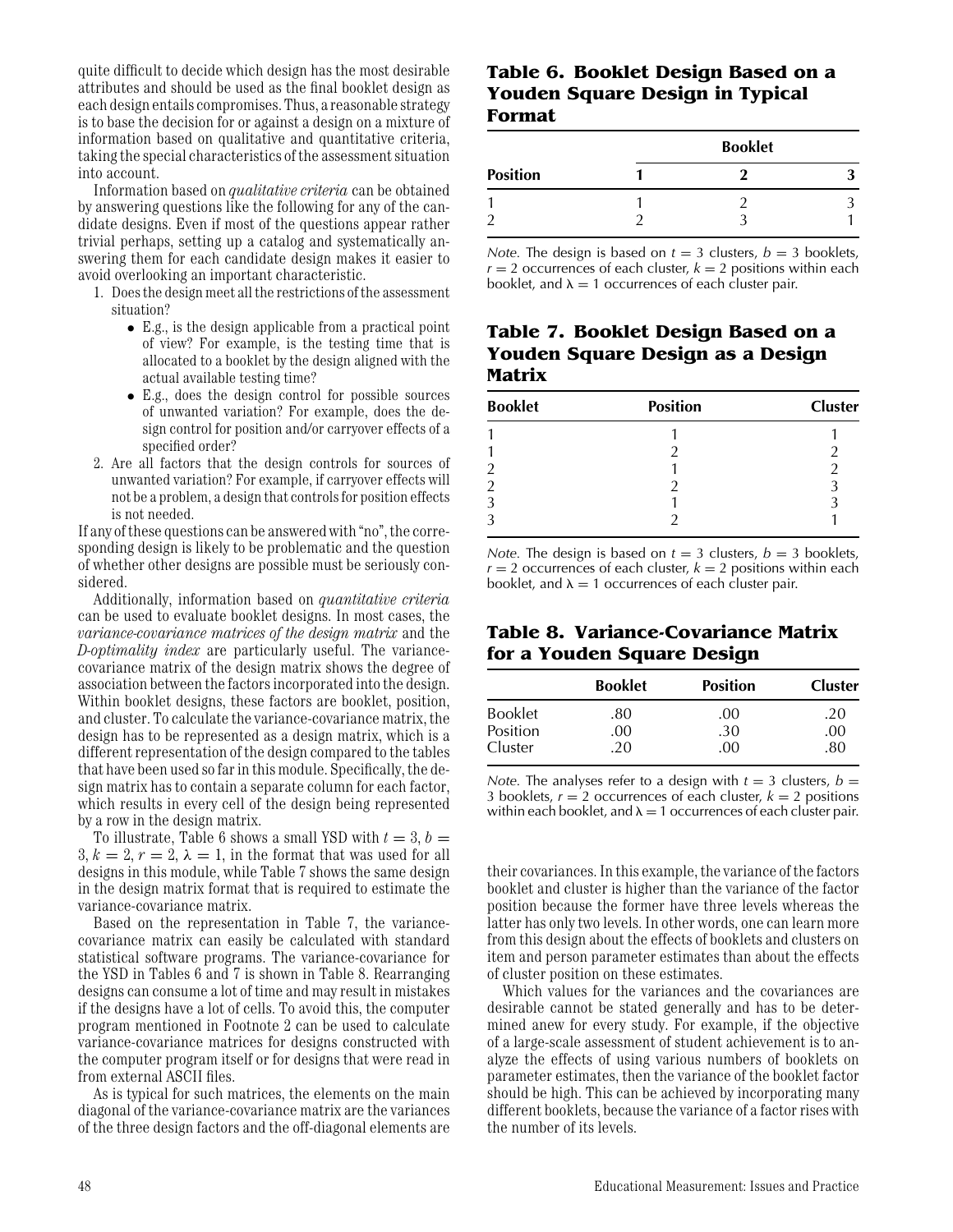In practice, however, large-scale assessments of student achievement are generally not used to examine the effects of design factors on parameter estimates, but rather to control for unwanted sources of variability. Thus, for most largescale assessments, the covariances are more relevant for the evaluation of booklet designs than the variances. If the covariance between two factors is 0, these factors are said to be orthogonal, meaning they are statistically unrelated by design. In this case, no bias can result from an interaction of the two factors. If the covariance is different from 0, the factors are said to be confounded, meaning they are statistically related by design. The variance introduced by confounded factors cannot be separated in the statistical analysis later on and may lead to bias in parameter estimates. Often, confounded factors are problematic but they do not necessarily have to be. For every assessment situation, the question of whether a calculated covariance is problematic or not must be thoroughly thought over.

A situation where a covariance between the factors position and cluster is not wanted is the case when position effects have to be expected and one objective of the study is the estimation of item parameters. The design shown in Table 6—like all YSDs—is unproblematic in this regard, with a covariance of 0 between cluster and position. The covariance of .20 between booklet and cluster is due to the clusters not being evenly distributed across the booklets. An even distribution is, in fact, impossible in the example because there are more clusters than positions in a booklet. Because the parameter estimates are calculated on the basis of data that are aggregated across booklets in large-scale assessments of student achievement, the confounding of the factors cluster and booklet does not lead to bias in parameter estimates and can therefore be seen as unproblematic. Obviously, when the covariance between booklet and cluster is different to 0, parameter estimates should not be obtained from data drawn from a subset of the booklets. In this case, biased estimates would result.

One way to compare different variance-covariance matrices for a given assessment scenario is to use a particular optimality criterion. For applications of booklet designs in large-scale assessments, the D-optimality index (e.g., Atkinson & Donev, 1992; van der Linden, 2005) is the most important optimality criterion. The D-optimality index is an aggregated measure of the variance-covariance matrix and is calculated by taking the determinant of the design matrix multiplied by the inverse of the design matrix. Thus, the value of the D-optimality index will become large if the values on the main diagonal of the design matrix are large relative to the elements off the main diagonal. The higher the values of the D-optimality index, the more independent the factors of the design are.

In summary, booklet designs can be evaluated and compared with each other by a combination of qualitative and quantitative criteria. No standard procedure or standardized cut-off values for variances or covariances are available, as assessment objectives and design constraints differ widely between different large-scale assessments of student achievement. Hence, we advise to ask and answer critical qualitative questions about the desired classes of inferences about students and assessment characteristics in a first step to check the extent to which any candidate design meets the requirements of the current assessment situation. Wefurther propose to use quantitative criteria such as the variancecovariance matrices and the D-optimality indices for different candidate designs to examine their relative suitability in a second step.

#### **Conclusion**

This module has shown that the construction of a booklet design for a large-scale assessment of student achievement is a complex and nontrivial task. Constructing a booklet design is fundamentally the task of finding a design structure that specifies the assignment of clusters to booklets in order to meet the objectives of a study, given a set of constraints posed by the assessment situation. The general objective of large-scale assessments of student achievement lies in validly reporting student proficiencies, mostly at the level of groups. This general objective can only be reached if multiple statistical objectives are fulfilled. For most assessment situations, the statistical objectives are to obtain unbiased and efficient item and/or person parameter estimates, requiring that unwanted sources of variation of these parameter estimates, such as variation due to position and carryover effects, are controlled for as much as possible.

This can be achieved primarily in the early phases of test construction and field testing by extensive training of item writers that leads to well-targeted items with minimal degrees of nuisance dependency, by keeping testing sessions reasonably short, and by avoiding the creation of item clusters and cluster arrangements that change response processes in an unwanted manner. After the item pool has been developed, a suitable booklet design needs to be constructed to statistically control for possible remaining source of unwanted variation as much as possible. Finally, the booklets need to be presented to a sufficiently large, random, and representative sample of the target population of students.

Due to the complexity and interdependency of these tasks, no straightforward general design algorithm can be utilized for the construction of booklet designs. Because large-scale assessments of student achievement can differ widely with regard to their substantive and statistical objectives as well as their practical implementation constraints, it is typically necessary to construct a booklet design anew for each study. To reduce the effort associated with booklet design construction, systematically constructed designs from the combinatorics and experimental design literature can be used to alleviate the burden for the assessment developers. In this module, we reviewed several key design types that fit this mold, which included CPDs, BIBDs, YSDs, and RTDs. Among these designs, BIBDs and YSDs in particular are attractive design types that can and have been used successfully in large-scale assessments of student achievement.

Although all of these designs statistically control for one or more unwanted sources of variation, it is important to keep in mind that unwanted effects on the parameter estimates of interest are strictly speaking only completely"removed" if the mean of the effects equals 0 across the levels of the respective factor (e.g., across the positions in a set of booklets). If this is not the case, the bias in item parameter estimates has to be acknowledged when inferences are drawn from the test scores. However, in most cases, the bias caused by unwanted effects on the parameter estimates of interest in balanced designs is rather small compared to the bias resulting from unbalanced designs.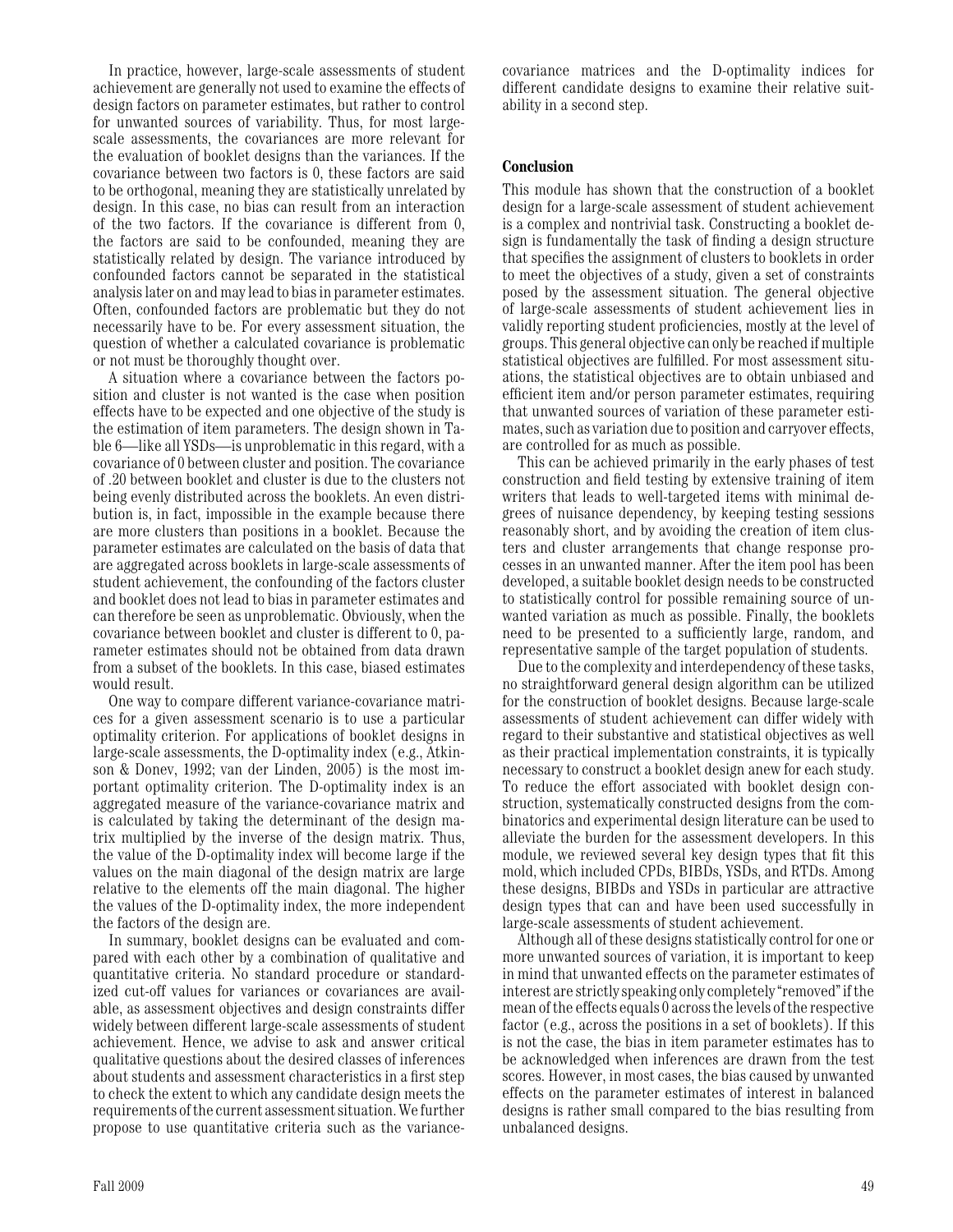One methodological lesson that can be learned from all of this is that it is worthwhile to align the development of the item pool not merely with a general table of specification for the assessment but also with the booklet design that will be subsequently implemented to collect the data. Because all decisions about students will be made on the basis of the collected data, which critically depend on the quality of the booklet design, developing suitable booklet designs should be of primary concern to assessment developers. More important, latent variable models, including IRT models, mostly cannot make up for weaknesses in the booklet design once the data have been collected.

Once suitable designs have been constructed and implemented for a particular study, it may seem to be relatively easy to modify one or more existing candidate designs to accommodate the objectives of a particular assessment. These modifications have to be made with caution, however, because they will distort the statistical properties of the original design to some degree and minor changes may lead to rather large unwanted statistical problems. Thus, the extent to which changes to the design structure result in severe problems or can be tolerated in an assessment situation should be evaluated thoroughly. This can be done with the combination of qualitative and quantitative criteria that are proposed in this module for the evaluation and comparison of different booklet designs. Both types of criteria supply complementary information about whether the designs under consideration introduce unwanted variability in parameter estimates and whether they are generally well suited as booklet designs for the current assessment situation.

It is also worth noting that a majority of booklet designs that are used in current large-scale assessments of student achievement assign clusters, rather than items or testlets, to positions in booklets even though the latter two are selected from the item pool to build the clusters. Although this approach allows quite simple booklet designs with small numbers of booklets to be used, it is not completely unproblematic. Most critically, a suitable booklet design can only ensure that sources of unwanted variation are controlled for between clusters but never within clusters as the cluster construction happens before the cluster assignment. For example, position effects or carryover effects are not controlled for within clusters because the order of items within a cluster is the same for all booklets unless the order is specifically varied. An alternative to the common practice of using clusters would be to regard items or testlets as the smallest possible units and balance their position across booklets. In a simulation study, Frey et al. (2006) showed that assigning single items to booklets instead of clusters results in small but stable advantages regarding bias and efficiency of both item and person parameter estimates. However, assigning items to booklets instead of clusters results in large numbers of booklets, which has several practical drawbacks. As stated earlier in the module, constructing and formatting these booklets consumes a lot of resources and can produce errors if not done by a computer. More critically, a large number of booklets can produce problems regarding the validity of the inferences that are drawn from the test scores. Consider the case where one wants to compare the mean proficiency levels of school classes with each other. In that case, one faces challenges if the number of booklets used is larger than the number of students in a classroom, because in some classrooms no representative sample of items is presented to the

students. For example, if a lot of items from one subdomain (e.g., linear algebra) are given to the students of one classroom whereas the students of another classroom get only a few or no items measuring this subdomain, the validity of the interpretation of the difference between the means of the two classrooms as differences in the major content domain (e.g., mathematics) are likely to be problematic as the construct is represented differently for these student groups. To avoid these problems, the number of booklets in the design should be smaller than the number of students in the smallest group for which results will be computed and reported. Furthermore, the booklets should be randomly assigned to students, which can easily be accomplished by spiraling them across the students within classrooms.

One related research question that has not yet been satisfactorily answered in the literature concerns the question of which kinds of booklet design can deal adequately with item pools that measure more than one dimension and lead to a reliable scaling of the response data with multidimensional IRT models. The designs presented in this module can only control for up to two sources of unwanted variation, namely booklet and position. In the case of a multidimensional item pool, dimension can be viewed as an additional blocking factor. If dimension is not balanced by means of the booklet design, the efficiency of the variances and covariances of person parameters is likely to vary between dimensions or between pairs of dimensions, respectively. Unfortunately, balanced designs with three or more blocking factors have not been used as booklet designs in practice so far even though they have been presented in the combinatorics and experimental design literature.

Finally, we want to end the module with a call to action for assessment developers, measurement specialists, and related professionals. It is critical that the booklet designs that have been used in large-scale assessments are more frequently discussed in the educational measurement literature from theoretical, applied, and didactic perspectives. More transparency about the factors that have guided a particular booklet design is clearly needed to lift the construction of booklet design from the realm of diffuse expertise possessed by a selected few to the realm of shared expertise possessed by a discipline. Booklet designs should also have a prominent place in graduate-level training in educational measurement programs, where they are currently frequently neglected. This requires that textbooks or handbooks of measurement devote more space to the structure, properties, construction, and implementation of these designs. Future research needs to investigate how the set of existing booklet designs can be extended to accommodate the real-life complexities of existing item pools and should provide more hands-on tools for assessment developers that aid them in the development of such designs.

## **Self-Test**

- 1. Explain the primary reason for utilizing booklet designs in large-scale assessments of student achievement.
- 2. What are two primary statistical objectives that often guide the construction of a booklet design? How are they related to the validity of inferences that are drawn from the test scores?
- 3. Explain why complete permutation designs are of limited practical use for large-scale assessments.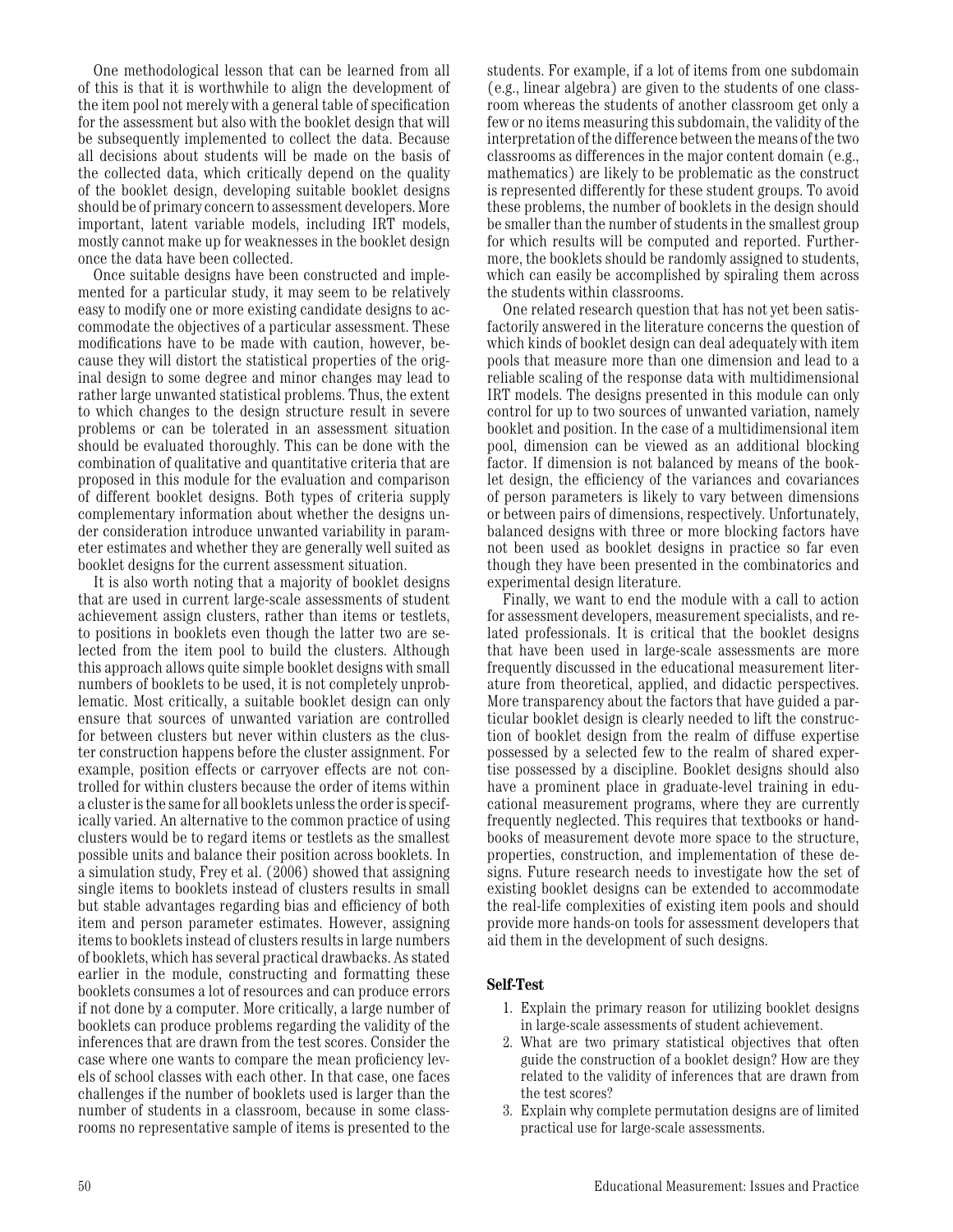- 4. Whatis the definition of position effects? What are possible reasons for position effects in large-scale assessments of student achievement?
- 5. What are carryover effects? Give an example for a possible occurrence of carryover effects in large-scale assessments of student achievement.
- 6. Why is it necessary to control for position effects and carryover effects?
- 7. Which booklet designs statistically controlfor position and first-order carryover effects? Why is this the case?
- 8. Construct a feasible booklet design for the assessment situation described below. Note that you will need a textbook on experimental design like Cochran and Cox (1957) or Giesbrecht and Gumpertz (2004) to inspect tables of candidate designs. The statistical objectives of the assessment are to estimate item and person parameters. The study aims at reporting at the classroom level and at higher levels. The assessment is constrained by the following requirements:
	- (a) The item pool contains 130 items measuring mathematical literacy.
	- (b) Each item takes approximately 2 minutes to complete.
	- (c) The available testing time is 90 minutes.
	- (d) The available sample size will be roughly  $N = 5,000$ students of grade 8.
- 9. What is a disadvantage of Youden square designs?
- 10. Construct a minimal balanced repeated treatment design for*t*=4 clusters. Please calculate the variance-covariance matrix and evaluate the design regarding confounding of the design factors cluster, booklet, and position.

#### **Answers to Self-Test**

- 1. The primary reason is that there are generally more items available in an item pool than any single student can answer within the testing time allotted. To achieve suitable content domain coverage while controlling for unwanted effects on parameter estimates like position effects or carryover effects, the items, testlets, or clusters have to be systematically assigned to different booklets for which a suitable booklet design is required.
- 2. The two primary statistical desiderata are to estimate unbiased and efficient item parameters as well as to estimate unbiased and efficient person parameters. Estimation of item parameters is typically of primary concern in early phases of a large-scale assessment of student achievement when the psychometric properties of the instruments are established. After a sound psychometric test is established, distributions of person proficiencies are calculated for reporting. When the estimated person parameters are unbiased, inferences based on them are more likely to be appropriate and when they are efficient, inferences will also be reasonably precise. This allows to draw valid inferences from the test scores and to test statistical hypotheses with high statistical power.
- 3. Even though complete permutation designs control for all unwanted sources of variation, they require an impractical number of booklets to be used.
- 4. Position effects are effects ofitem position within a booklet on item difficulty, for example, if correct answers are given more frequently if an item is presented in a cluster at the beginning of a booklet rather than at the end of a booklet. Position effects may be caused by fatigue or a reduction in

test-taking motivation with increasing test length or just by a lack of time on the part of the student.

- 5. Carryover effects are effects of previously presented clusters on response probabilities of subsequent clusters. Carryover effects are a special kind of position effects. When the concern is about the effect of a particular cluster on the following one, this is referred to as a first-order carryover effect whereas effects across more positions are referred to as higher-order carryover effects. For example, a first-order carryover effect is present if a particular algebra cluster is presented after the student has already worked on a number of similar algebra clusters, and he or she will find it easier than if the same cluster is presented after working on a number of geometry clusters or even distinct clusters from a different content domain such as reading.
- 6. IRT-based scaling models assume invariance of item parameters across multiple student groups or design conditions and local independence of response probabilities for students with identical proficiencies across items. Position effects violate the assumption of invariance, because item difficulty varies with respect to the position an item is presented in a booklet. If unaccounted for, variations in item parameter estimates due to position effects can lead to severe validity problems if the item difficulties are used to give meaning to sections of a scale, which can transform the problem from a measurement problem to a reporting problem. Carryover effects violate the assumption of local independence and can also cause severe validity problems.

# **Table 9. Booklet Design Based on a Youden Square Design**

|                                        | <b>Booklet</b> |  |  |                               |  |  |  |  |  |  |
|----------------------------------------|----------------|--|--|-------------------------------|--|--|--|--|--|--|
| Position 1 2 3 4 5 6 7 8 9 10 11 12 13 |                |  |  |                               |  |  |  |  |  |  |
| 1                                      |                |  |  | 2 3 4 5 6 7 8 9 10 11 12 13   |  |  |  |  |  |  |
| $\mathcal{P}$                          |                |  |  | 2 3 4 5 6 7 8 9 10 11 12 13 1 |  |  |  |  |  |  |
|                                        |                |  |  | Break (10 Minutes)            |  |  |  |  |  |  |
| 3                                      |                |  |  | 4 5 6 7 8 9 10 11 12 13 1 2 3 |  |  |  |  |  |  |
|                                        |                |  |  | 10 11 12 13 1 2 3 4 5 6 7 8   |  |  |  |  |  |  |

*Note.* The design is based on  $t = 13$  clusters,  $b = 13$ booklets,  $r = 4$  occurrences of each cluster,  $k = 4$  positions within each booklet, and  $\lambda = 1$  occurrence of each cluster pair.

## **Table 10. Booklet Design Based on a Repeated Treatment Design**

| <b>Position</b> | <b>Booklet</b> |  |  |  |  |  |  |
|-----------------|----------------|--|--|--|--|--|--|
|                 |                |  |  |  |  |  |  |
|                 |                |  |  |  |  |  |  |
|                 |                |  |  |  |  |  |  |
|                 |                |  |  |  |  |  |  |
|                 |                |  |  |  |  |  |  |

*Note.* The design is based on  $t = 4$  clusters,  $b = 4$  booklets, *r*  $=$  4 occurrences of each cluster,  $k = 4$  positions within each booklet, and  $\lambda = 4$  occurrences of each cluster pair.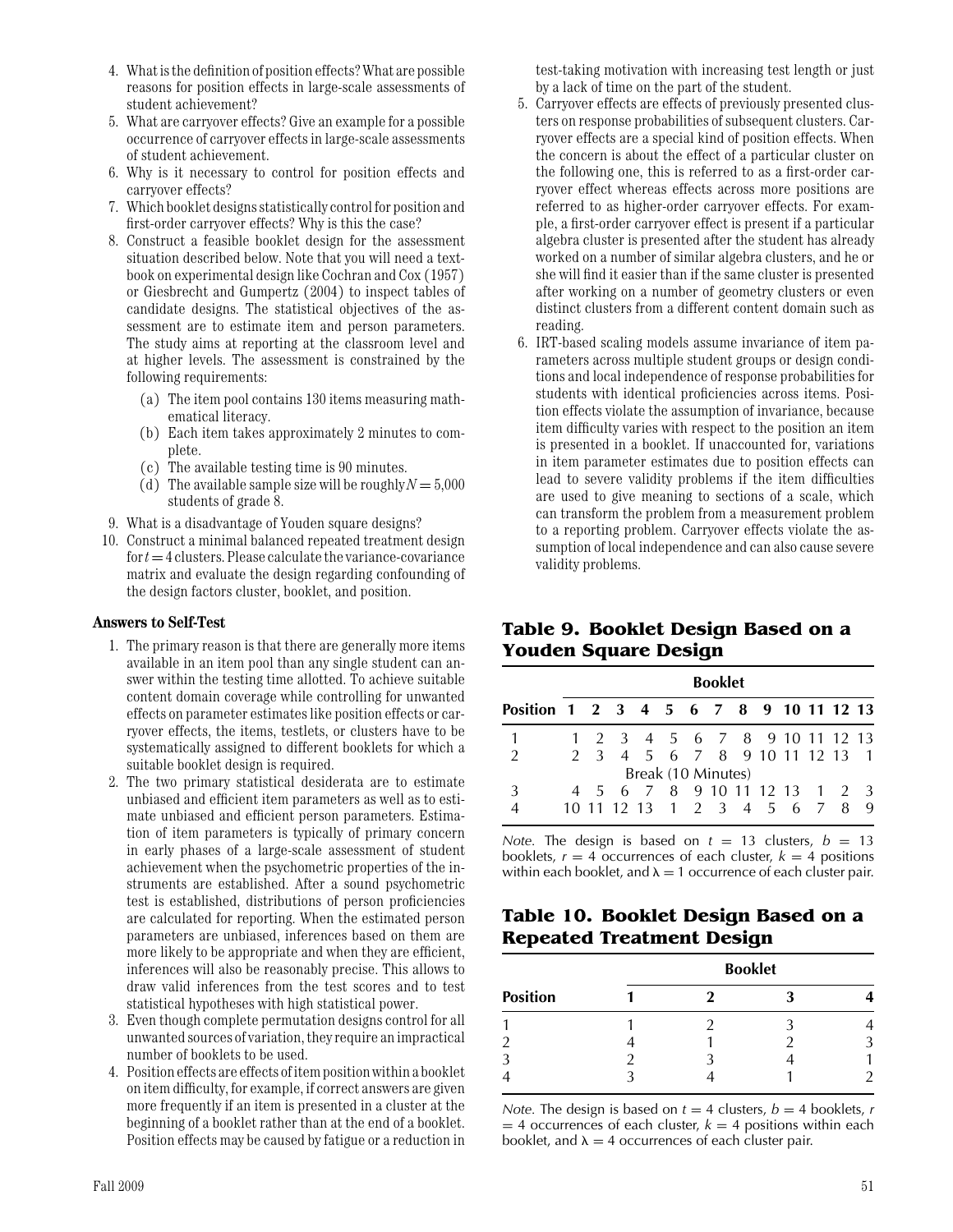- 7. Position effects and first-order carryover effects can be controlled for by minimally balanced repeated treatment designs. Because in repeated treatment designs every cluster appears in every position exactly once, position effects are controlled for. Furthermore, every cluster is followed by every other cluster exactly once so that firstorder carryover effects are also controlled for.
- 8. The size of the item pool does not allow presenting all items to each individual student. Because the testing time is rather longfor eighth graders, position effects may occur due to fatigue effects. However, carryover effects are not likely to be a problem because only one content domain is measured. A feasible booklet design for the described assessment situation would be a Youden square design with  $t = 13$  clusters entailing 10 items each,  $b = 13$ booklets with  $k = 4$  positions each, each cluster appearing  $r = 4$  times, and each pair of clusters appearing  $\lambda = 1$ times. To reduce possible position effects due to fatigue on the side of the students, a break can be included in the middle of the testing session (see Table 9).
- 9. Youden square designs only exist for a few combinations of the design parameters (number of clusters, booklets, and positions in booklets).
- 10. One possible repeated treatment design is given in Table 10. Because all values on the main diagonal of the variance-covariance matrix are 1, and all other values are 0, the design factors are not confounded. Thus, the design controls for position effects and first-order carryover effects.

#### **Notes**

1 In the following text, the term *control* is used if we refer to statistical control by averaging out unwanted variability in parameter estimates.  $2$ To solve this shortcoming, we are developing a computer program that constructs YSDs for given combinations of design parameters. The program is written in Java and has a user-friendly point-and-click interface. Currently, the program is capable of finding about 60% of the existing YSDs. Readers interested in the program may contact the first author for a copy.

#### **References**

- Allen, N. L., Donoghue, J. R., & Schoeps, T. L. (2001). NAEP 1998 technical report. Jessup, MD: Education Publications Center. (http://nces.ed.gov/pubsearch/pubsinfo.asp?pubid=2001509, accessed September 15, 2008.)
- Atkinson, A. C., & Donev, A. N. (1992). *Optimum experimental designs*. Oxford, UK: Clarendon.
- Beaton, A. E., & Zwick, R. (1992). Overview of the national assessment of educational progress. *Journal of Educational Statistics*, *17*, 95– 109.
- Brennan, R. L. (Ed.) (2007). *Educational measurement* (4th ed.). Westport, CT: Greenwood Publishing Group, Inc.
- Briggs, D. (2009, April). *Measuring and evaluating change in student achievement: A conversation abouttechnical and conceptualissues*. Symposium presented at the annual meeting of the National Council on Measurement in Education, San Diego, CA.
- Childs, R. A., & Jaciw, A. P. (2003). Matrix sampling of items in large-scale assessments. *Practical Assessment, Research & Evaluation*, *8*(16), 1–11. (http://PAREonline.net/getvn.asp?v=8&n=16, accessed September 15, 2008).
- Cochran, W. G., & Cox, G. M. (1957). *Experimental design*. New York: John Wiley & Sons.
- Colbourn, C. J., & Dinitz, J. H. (Eds.) (1996). *The CRC handbook of combinatorial designs*. Boca Raton, FL: CRC Press.
- de Ayala, R. J. (2009). *The theory and practice of item response theory*. New York: Guilford Press.
- de Boeck, P., & Wilson, M. (2004). *Explanatory item response modeling*. New York: Springer.
- Downing, S. M., & Haladyna, T. M. (Eds.) (2006). *Handbook of test development*. Mahwah, NJ: Erlbaum.
- Embretson, S. E., & Reise, S. P. (2000). *Item response theory for psychologists*. Mahwah, NJ: Erlbaum.
- Frey, A., Carstensen, C. H., & Hartig, J. (2006). *BIB-designs in large scale assessments: Should single items or clusters of items used to assemble booklets?* Paper presented at the 71st Annual Meeting of the Psychometric Society (IMPS), Montreal, Canada.
- Frey, A., & Seitz, N. N. (in press). Multidimensional adaptive testing in educational and psychological measurement: Current state and future challenges. *Studies in Educational Evaluation*.
- Giesbrecht, F. G., & Gumpertz, M. L. (2004). *Planning, construction, and statistical analysis of comparative experiments*. Hoboken, NJ: Wiley.
- Hamilton, J. C., & Shuminsky, T. R. (1990). Self-awareness mediates the relationship between serial position anditem reliability. *Journal of Personality and Social Psychology*, *59*, 1301–1307.
- Hartig, J., Hölzel, B., & Moosbrugger, H. (2007). A confirmatory analysis of item reliability trends (CAIRT): Differentiating true score and error variance in the analysis of item context effects. *Multivariate Behavioral Research Methods*, *42*, 157–183.
- Kirk, R. E. (1968). *Experimental design: Procedures for the behavioral sciences*. Pacific Grove, CA: Wadsworth.
- Knowles, E. S. (1988). Item context effects on personality scales: Measuring changes the measure. *Journal of Personality and Social Psychology*, *55*, 312–320.
- Knowles, E. S., & Byers, B. (1996). Reliability shifts in measurement reactivity: Driven by content engagement or self-engagement? *Journal of Personality and Social Psychology*, *70*, 1080–1090.
- Kolen, M. L., & Brennan, R. L. (2004). *Test equating, scaling, and linking: Methods and practices*. New York: Springer.
- Kuehl, R. O. (2000). *Design of experiments: Statistical principles of research design and analysis* (2nd ed.). Pacific Grove, CA: Duxbury/Thomson Learning.
- Le, L. T. (in press). Effects of item positions on their difficulty and discrimination: A study in PISA science data across test language and countries. In K. Shigemasu, A. Okada, T. Imaizumi, & T. Hoshino (Eds.), *New trends in psychometrics*. Tokyo: Universal Academic Press.
- Martin, M. O., Mullis, I. V. S., & Kennedy, A. M. (2007). *PIRLS 2006 technical report*. Chestnut Hill, MA: TIMSS & PIRLS International Study Center, Boston College. (http://timss.bc.edu/pirls2006/ tech\_rpt.html, accessed September 15, 2008.)
- McDonald, R. F. (1999). *Test theory: A unified treatment*. Mahwah, NJ: Erlbaum.
- Muthén, B. (2002). Beyond SEM: General latent variable modeling. *Behaviormetrika*, *29*, 81–117.
- OECD (2005). *PISA 2003 technical report*. Paris: OECD. (http:// www.pisa.oecd.org/dataoecd/49/60/35188570.pdf, accessed September 15, 2008.)
- OECD (2009). *PISA 2006 technical report*. Paris: OECD.
- Olson, J. F., Martin, M. O., & Mullis, I. V. S. (Eds.) (2008). *TIMSS 2007 technical report*. Chestnut Hill, MA: TIMSS & PIRLS International Study Center, Boston College. (http://timss. bc.edu/TIMSS2007/techreport.html, accessed May 2, 2009.)
- Pellegrino, J. W., Chudowsky, N., & Glaser, R. (2001). *Knowing what students know: The science and design of educational assessment*. Washington, DC: National Academies Press.
- Preece, D. A. (1990). Fifty years of Youden squares: A review. *Bulletin of the Institute of Mathematics and Its Applications*, *26*, 65–75.
- Rao, C. R., & Sinharay, S. (Eds.) (2007). *Handbook of statistics, volume 26: Psychometrics*. Amsterdam: North-Holland.
- Rupp, A. A., & Templin, J. (2008). Unique characteristics of cognitive diagnosis models: A comprehensive review of the current state-of-theart. *Measurement: Interdisciplinary Research and Perspectives*, *6*, 219–262.